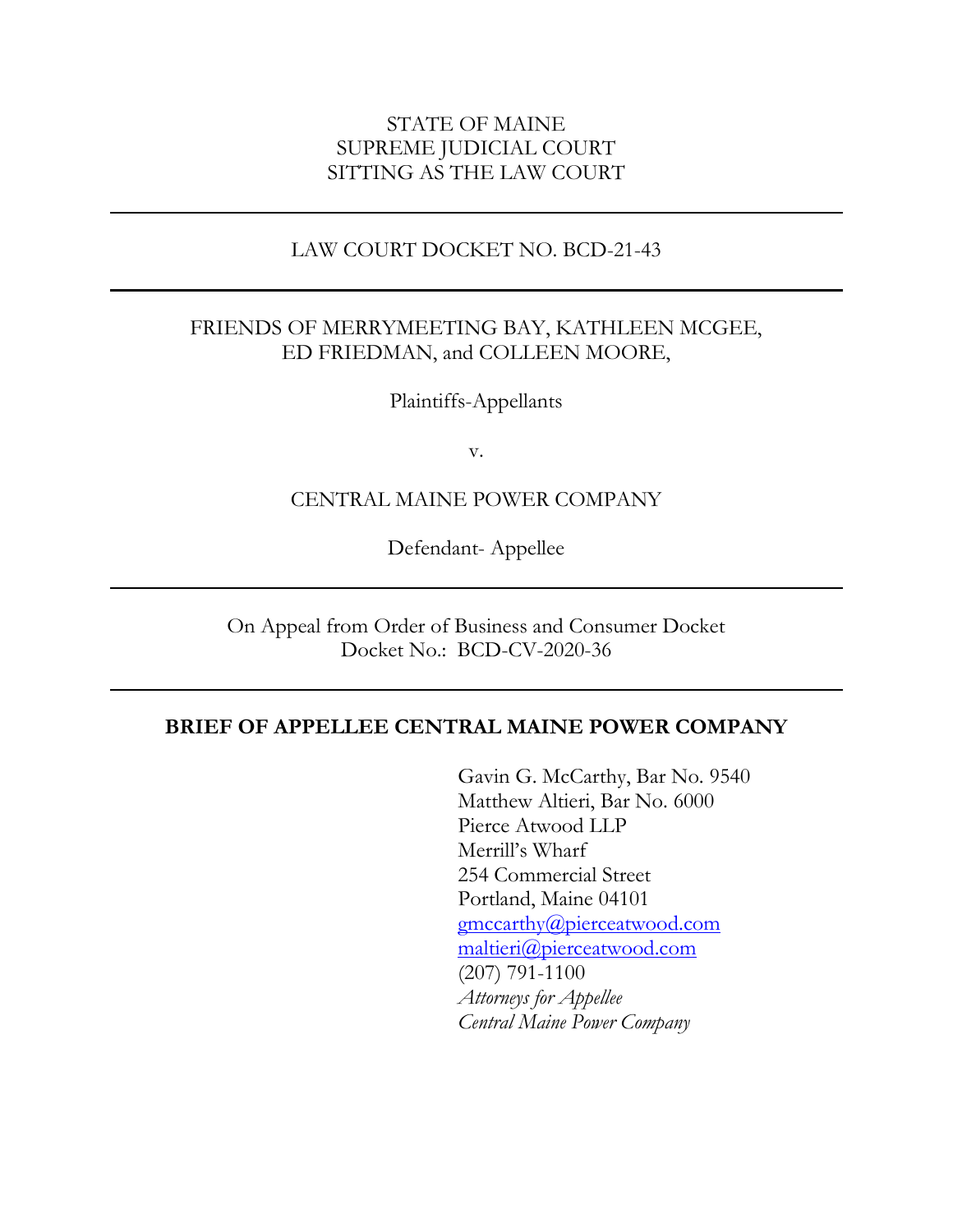# **TABLE OF CONTENTS**

| I.   | CMP has constructed two tall towers marked by safety lights that<br>use a radar system to activate only when aircraft are present 1                                                                           |
|------|---------------------------------------------------------------------------------------------------------------------------------------------------------------------------------------------------------------|
| II.  | The FAA and FCC approved the radar-activated lighting system 2                                                                                                                                                |
| III. | Appellants brought nuisance claims based on the lighting system                                                                                                                                               |
| IV.  | The trial court dismissed all claims as preempted by federal law 3                                                                                                                                            |
|      |                                                                                                                                                                                                               |
|      |                                                                                                                                                                                                               |
|      |                                                                                                                                                                                                               |
|      |                                                                                                                                                                                                               |
| I.   | A state tort action seeking to remove the very safety measures that<br>the FAA specified as a result of its detailed mandatory process<br>interferes with the exclusive federal regulatory scheme designed to |
|      | A.<br>The claims here would interfere with the federal regulatory<br>scheme because they would allow states to require non-<br>compliance with the safety measures that are the very point                    |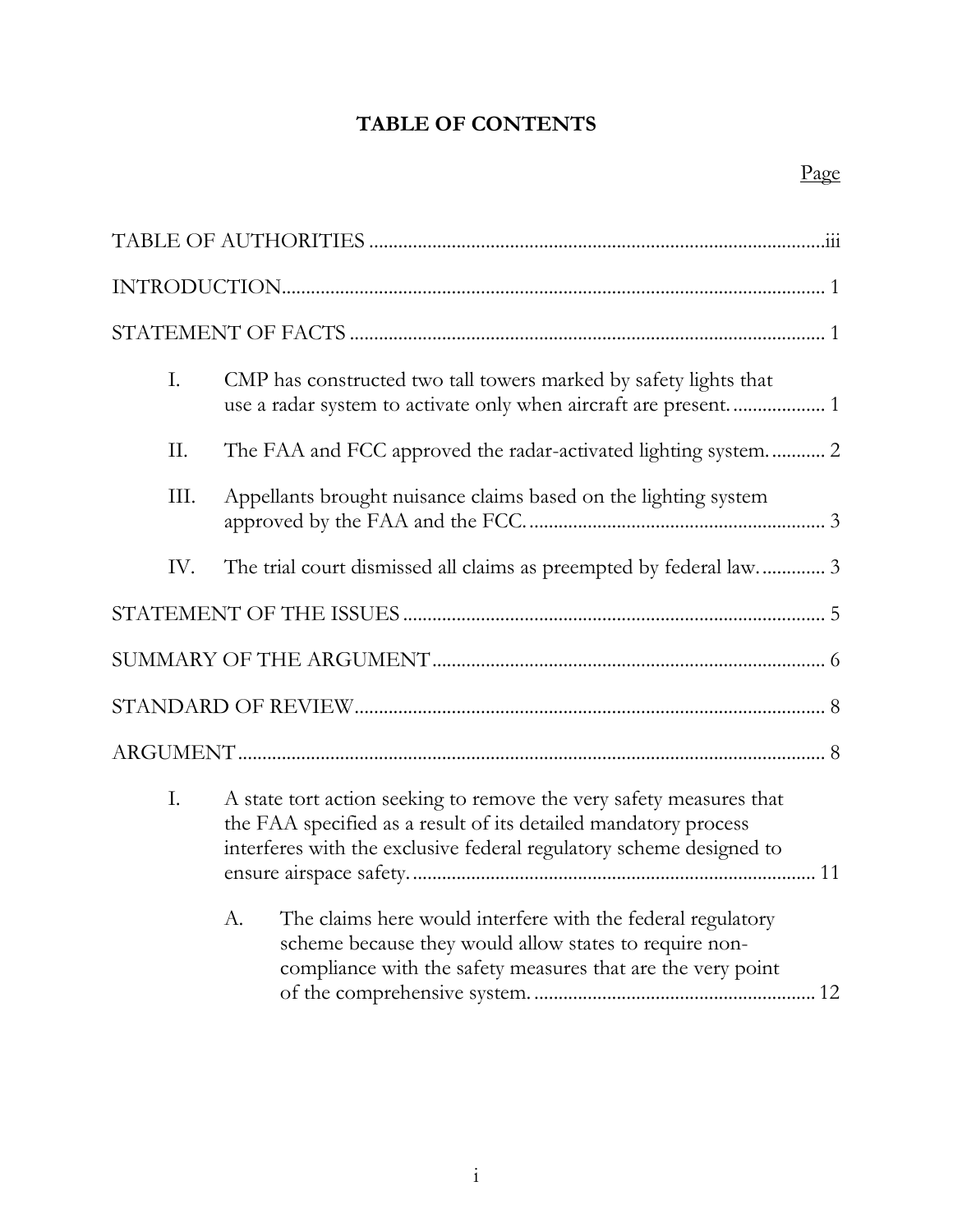|      |           | 1.<br>Congress delegated to the FAA exclusive jurisdiction<br>over the airspace, including airspace safety, and the<br>FAA has exercised that authority to develop a<br>detailed system for determining whether structures<br>such as towers interfere with air safety 12 |
|------|-----------|---------------------------------------------------------------------------------------------------------------------------------------------------------------------------------------------------------------------------------------------------------------------------|
|      |           | 2.<br>Allowing a state tort action to require non-<br>compliance with the safety determination resulting<br>from this detailed process would stand as an obstacle<br>to the statutory and regulatory scheme's purpose of                                                  |
|      |           | 3.<br>As the FAA itself has said, this detailed regulatory<br>scheme occupies the field of determining the<br>measures necessary to ensure airspace safety with                                                                                                           |
|      | <b>B.</b> | The interference with federal law is no less substantial just<br>because the FAA relies on practical realities rather than<br>direct enforcement actions to ensure compliance with its                                                                                    |
|      | C.        | Appellants can identify no case allowing a state law to<br>require non-compliance with a safety measure specified by                                                                                                                                                      |
|      | D.        | There is no inconsistency between the trial court's finding<br>of field preemption and its recognition that state law<br>actions are permissible based on noncompliance with a                                                                                            |
| Π.   |           | The FAA's authority is not limited to the "navigable airspace." 26                                                                                                                                                                                                        |
| III. |           | There is no basis to say that CMP is not in compliance with                                                                                                                                                                                                               |
|      |           |                                                                                                                                                                                                                                                                           |
|      |           |                                                                                                                                                                                                                                                                           |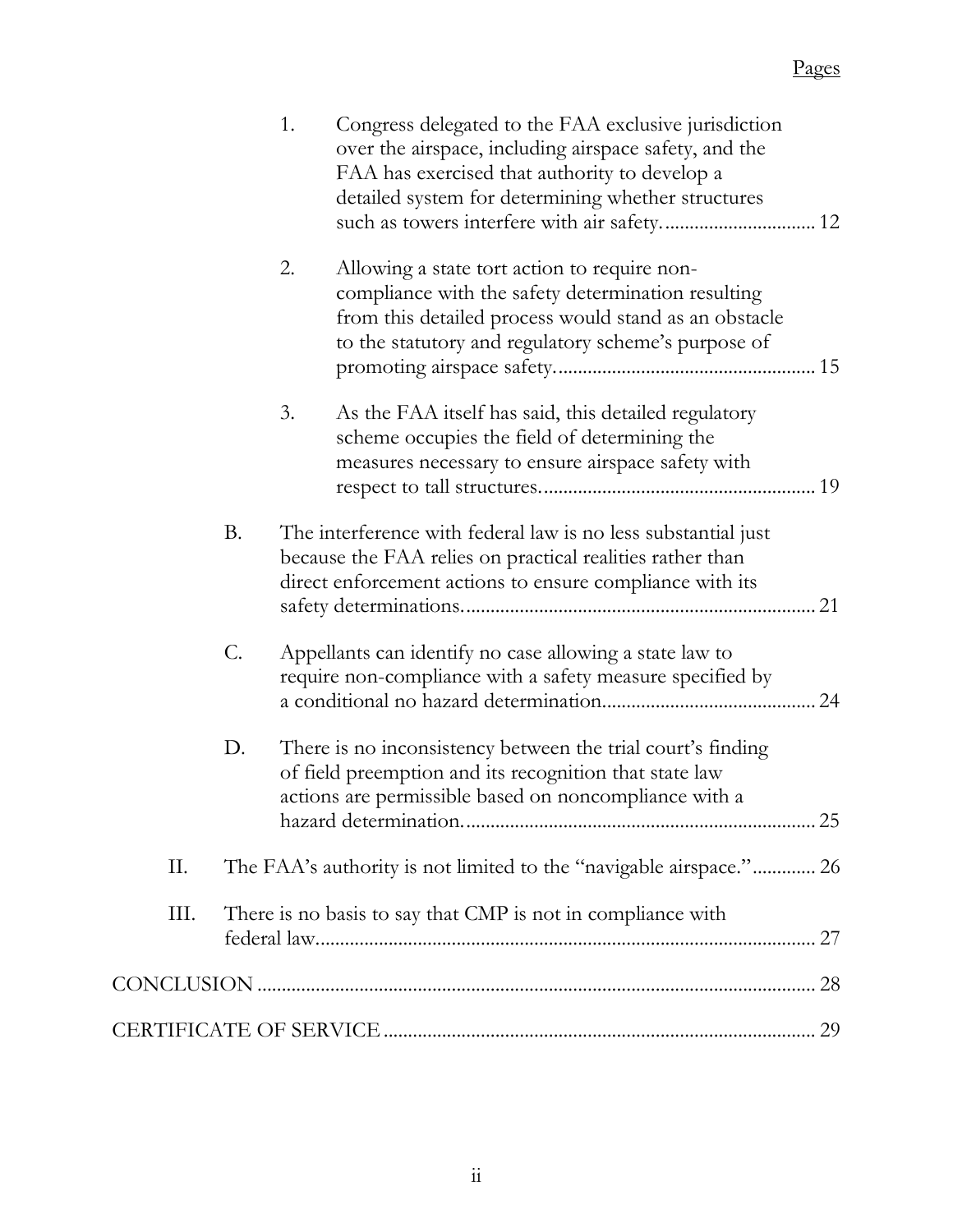# **TABLE OF AUTHORITIES**

# Pages

# <span id="page-3-0"></span>**CASES**

| Air Line Pilots Ass'n Int'l v. Dep't of Transp., F.A.A., |  |
|----------------------------------------------------------|--|
| Aircraft Owners & Pilots Ass'n v. F.A.A.,                |  |
| Airline Pilots Ass'n, Int'l v. Quesada,                  |  |
| AOPA Int'l v. Dep't of Transp.,                          |  |
| Arizona v. United States,                                |  |
| Bayside Enter., Inc. v. Maine Agr. Bargaining Bd.,       |  |
| BFI Waste Sys. of N. Am., Inc. v. F.A.A.,                |  |
| Big Stone Broad., Inc. v. Lindbloom,                     |  |
| Bonney v. Stephens Mem'l Hosp.,                          |  |
| Buckman v. Plaintiffs' Legal Comm.,                      |  |
| Carroll Airport Commission v. Danner,                    |  |
| Chicago & N.W. Transp. Co. v. Kalo Brick & Tile Co.,     |  |
| City of Burbank v. Lockheed Air Terminal,                |  |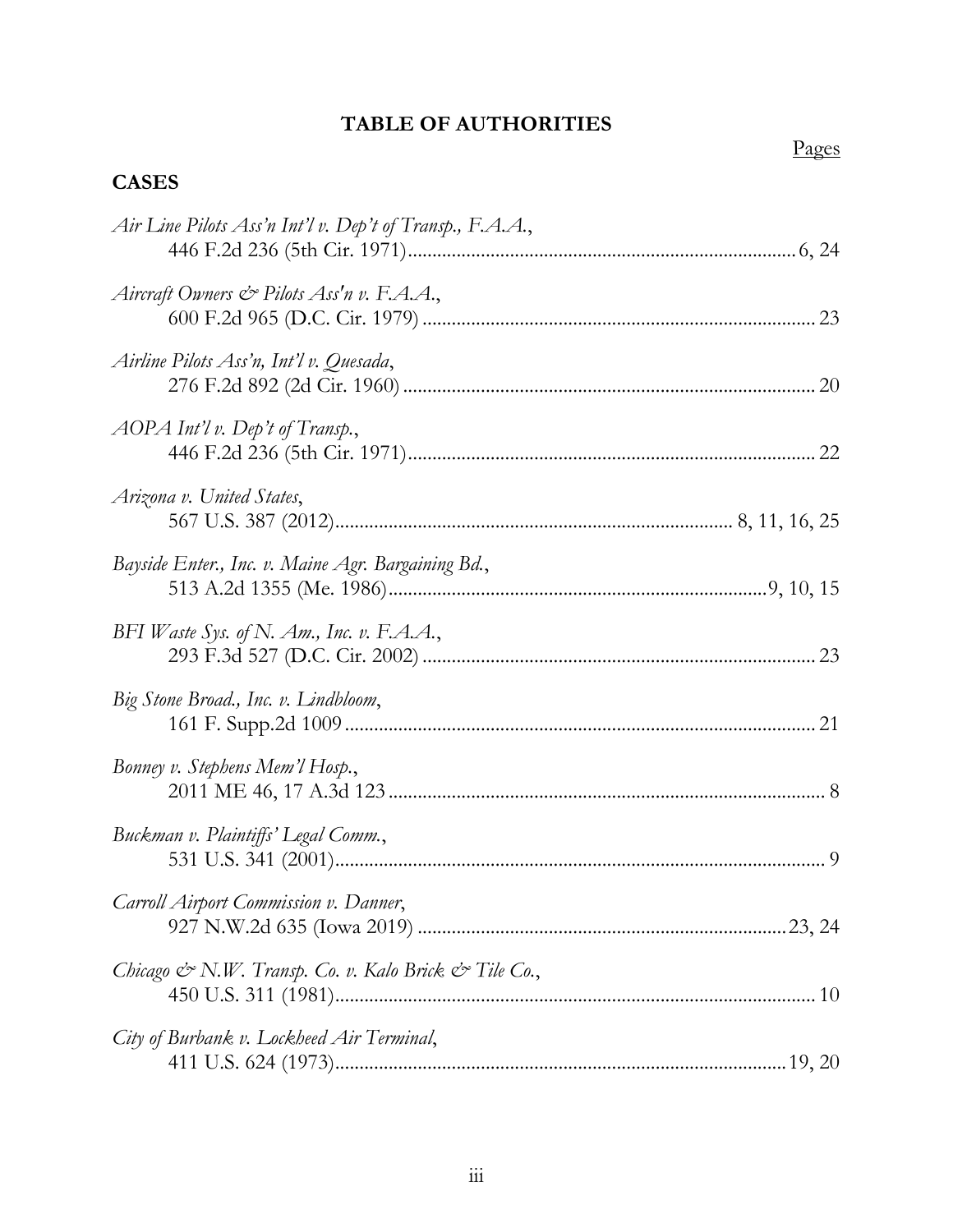# Pages

| Commonwealth v. Rogers,                                                                                     |
|-------------------------------------------------------------------------------------------------------------|
| English v. Gen. Elec. Co.,                                                                                  |
| Estate of Robbins v. Chebeague $\mathcal{C}^{\infty}$ Cumberland Land Tr.,                                  |
| Freightliner Corp. v. Myrick,                                                                               |
| French v. Pan Am Exp., Inc.,                                                                                |
| Geier v. Am. Honda Motor Co., Inc.,                                                                         |
| Greene v. B.F. Goodrich Avionics Sys., Inc.,                                                                |
| Hillsborough Cnty. v. Automated Med. Labs., Inc.,                                                           |
| Jones v. Rath Packing Co.,                                                                                  |
| Lawson v. Willis,                                                                                           |
| McCauley v. United States,                                                                                  |
| Michigan Chrome & Chem. Co. v. City of Detroit,                                                             |
| Perez v. Campbell,                                                                                          |
| Puritan Med. Prods. Co., LLC v. Copan Italia S.p.A.,                                                        |
| Remington v. J.B. Hunt Transp., Inc.,<br>No. CV 15-10010-RGS, 2016 WL 4975194 (D. Mass. Sept. 16, 2016)  17 |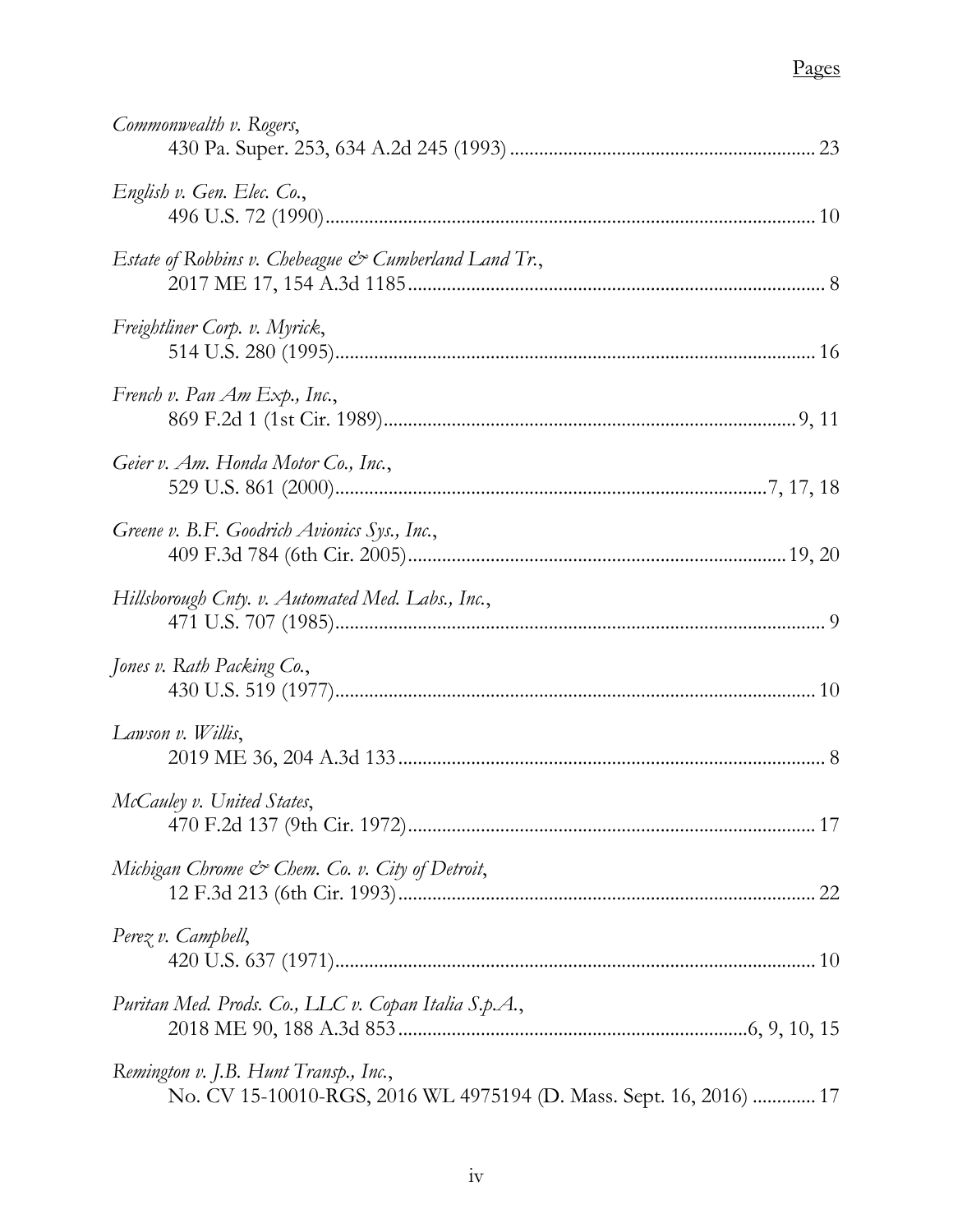# Pages

| Rice v. Santa Fe Elevator Corp.,                                                           |
|--------------------------------------------------------------------------------------------|
| San Diego Bldg. Trades Council, Millmen's Union, Loc. 2020 v. Garmon,                      |
| San Diego Building Trades Council v. Garmon,                                               |
| Smith v. Tennessee Valley Auth.,                                                           |
| Town of Barnstable Mass. v. F.A.A.,                                                        |
| Verizon New England, Inc. v. Maine Pub. Utils. Comm'n,                                     |
| White Indus., Inc. v. F.A.A.,                                                              |
| Wood v. United States,<br>1:14-cv-00399-JDL, 2016 WL 11580579 (D. Me. Feb. 2, 2016) 10, 11 |
| <b>STATUTES</b>                                                                            |
|                                                                                            |
|                                                                                            |
|                                                                                            |
|                                                                                            |
|                                                                                            |

|--|--|--|--|--|--|

# **REGULATIONS**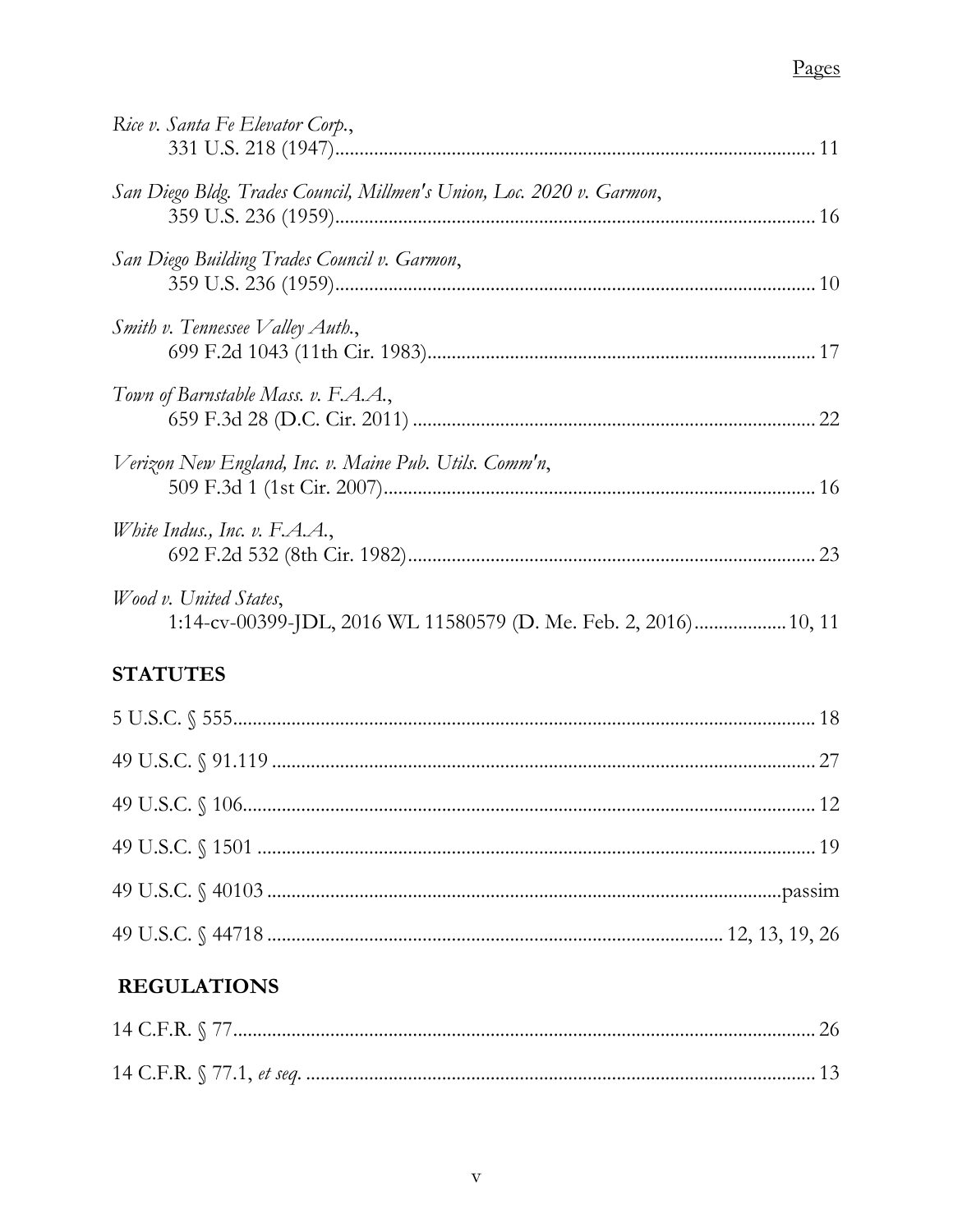# **CONSTITUTIONAL PROVISIONS**

| U.S. Const. art. VI. |  |  |
|----------------------|--|--|
|----------------------|--|--|

# **LEGISLATIVE DOCUMENTS**

# **OTHER AUTHORITIES**

| 20                                                                                                                                                                                                                     |
|------------------------------------------------------------------------------------------------------------------------------------------------------------------------------------------------------------------------|
| FAA Advisory Circular 70/746001 L Change 1,<br>Obstruction Marking and Lighting, a med-dual system -<br>Chapters 4, 8, (M-Dual), & 12, available at<br>https://www.faa.gov/documentLibrary/media/Advisory_Circular/AC_ |
|                                                                                                                                                                                                                        |
| FAA Order No. 1050.1, Environmental Impacts: Policies and Procedures<br>22                                                                                                                                             |
| FAA Procedures for Handling Airspace Matters,<br>FAA Order JO 7400.2G, available at<br>https://www.faa.gov/documentLibrary/media/Order/7400.2G.pdf.  15                                                                |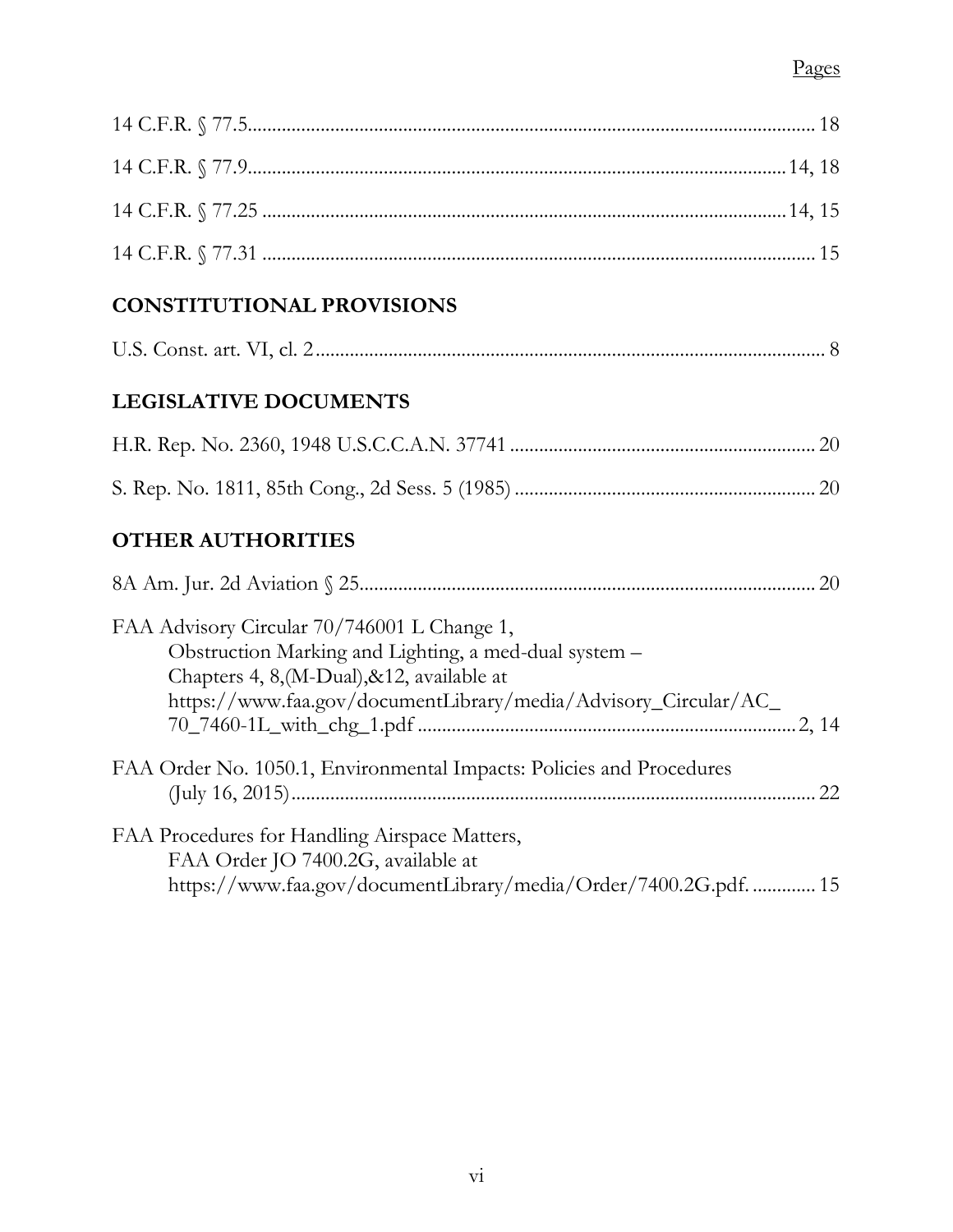#### **INTRODUCTION**

<span id="page-7-0"></span>In this appeal, a handful of private parties seek a ruling that a state court can order Central Maine Power Co. ("CMP") to defy the safety determination of the Federal Aviation Administration ("FAA") and take down the lights that the FAA said CMP should use on certain power line towers to prevent plane crashes. Before one even analyzes the law in detail, common sense suggests that this cannot be permissible. If the court orders CMP to take down the lights and then a plane crashes into the tower, would the passengers be without recourse? Would CMP instead be liable for not following the FAA guidance even though a court ordered it not to follow that guidance? Neither of these outcomes can be right, and the law of preemption is in accord: in the face of such a conflict, state tort law must give way.

#### **STATEMENT OF FACTS**

## <span id="page-7-2"></span><span id="page-7-1"></span>**I. CMP has constructed two tall towers marked by safety lights that use a radar system to activate only when aircraft are present.**

In 2019, CMP replaced two utility towers that support power lines across the Chops Passage of the Kennebec River as the river flows into Merrymeeting Bay. (A. 45) The old towers were 195-feet tall, and the new towers are approximately 240-feet tall. (A. 49, 50) The towers are outfitted with safety lights that flash to alert aircraft to the presence of the towers. (A. 52) In response to concerns from residents about having continuously flashing lights, CMP, at significant cost, equipped the towers with an Active Aircraft Detection Lighting System (the "Radar System") that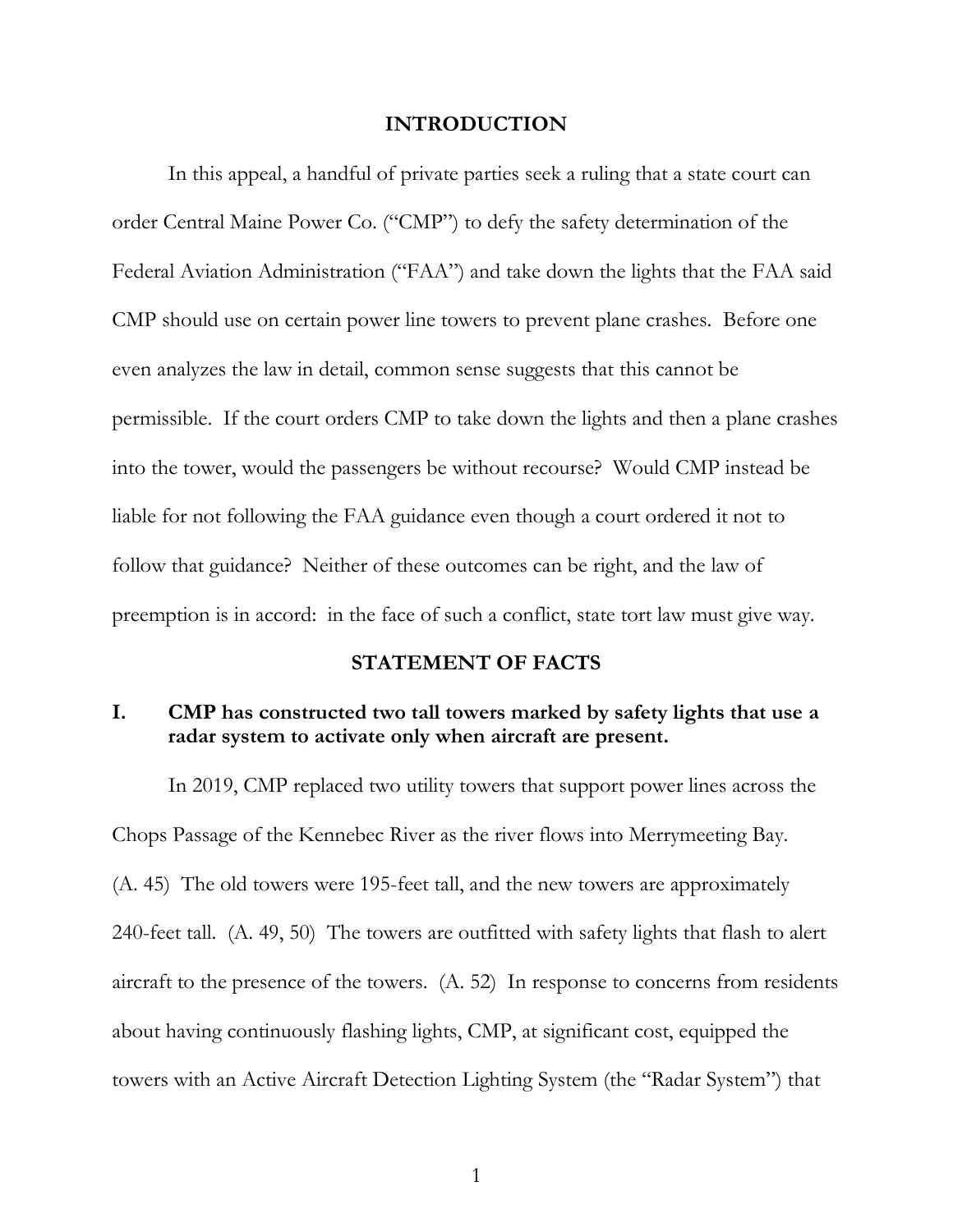uses radar to trigger the lighting only when aircraft are present, thus limiting the flashing as much as is safe. (A. 67)

#### <span id="page-8-0"></span>**II. The FAA and FCC approved the radar-activated lighting system.**

On March 12, 2018, the FAA, after conducting an extensive process required by regulation, *see* Argument Part I.A.1 *infra*, issued a "determination of no hazard to air navigation" with respect to the towers. (A. 114, 122) The no hazard determination explained that the FAA had conducted an aeronautical study, which "revealed that the structure does not exceed obstruction standards and would not be a hazard to air navigation provided the following condition(s) are met: As a condition to this Determination, the structure is to be marked/lighted in accordance with FAA Advisory Circular 70/746001 L Change 1, Obstruction Marking and Lighting, a meddual system – Chapters 4, 8, (M-Dual), & 12" (the "FAA Safety Lighting Standards").<sup>1</sup> (A. 52, 119-23 (emphasis added))

On March 25, 2020, in response to a revised submission by CMP to cover the use of the Radar System, the FAA issued a new determination of no hazard, again explaining that it had conducted an aeronautical study and concluded that there would be no air hazard "provided the following condition(s) are met: As a condition to this Determination, the structure should continue to be marked/lighted utilizing a meddual system" (the "Conditional NHD") (A. 52, 127-28) In issuing the Conditional

 $\overline{a}$ 

<sup>&</sup>lt;sup>1</sup> The FAA Safety Lighting Standards are available at [https://www.faa.gov/documentLibrary/media/Advisory\\_Circular/AC\\_70\\_7460-1L\\_with\\_chg\\_1.pdf](https://www.faa.gov/documentLibrary/media/Advisory_Circular/AC_70_7460-1L_with_chg_1.pdf).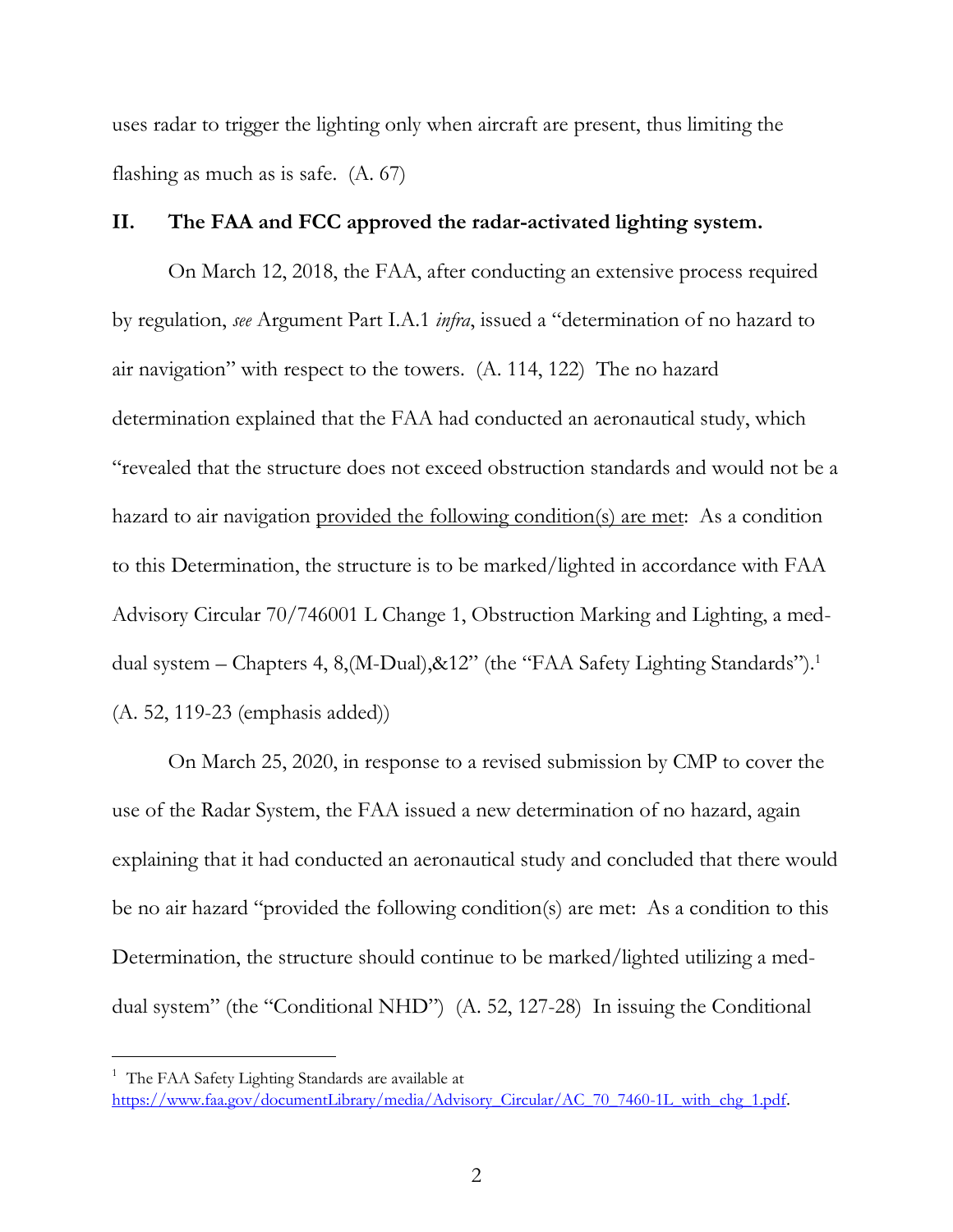NHD, the FAA expressly provided that the towers are "subject to the licensing authority of the Federal Communications Commission" ("FCC"). (A. 128) The FCC subsequently issued the necessary license. (A. 131-32)

### <span id="page-9-0"></span>**III. Appellants brought nuisance claims based on the lighting system approved by the FAA and the FCC.**

Appellants are three individuals who reside in the vicinity of the towers, plus a non-profit conservation group. On July 21, 2020, Appellants filed a complaint in Superior Court, advancing state law nuisance claims. (A. 71, 73) Appellants challenged the lighting mechanism specified as a condition of the FAA's Conditional NHD, alleging that the flashing lights have a negative effect on enjoyment of their property and the economic value of properties in Merrymeeting Bay. (A. 65-66) Appellants also challenged the radar system designed to ameliorate any effects of the flashing, asserting that the radiofrequency emissions caused harm to wildlife in Merrymeeting Bay and could aggravate the physical health of one Plaintiff. (A. 67-70)

#### <span id="page-9-1"></span>**IV. The trial court dismissed all claims as preempted by federal law.**

The trial court granted CMP's motion to dismiss the complaint with prejudice on the basis of federal preemption. (A. 44) Regarding the lighting, the court held "that Plaintiffs' state law nuisance action is subject to both field and conflict preemption." (A. 37)

The court first rejected Appellants' contention "that because the towers do not intersect navigable airspace, the FAA's regulatory authority fails to reach CMP's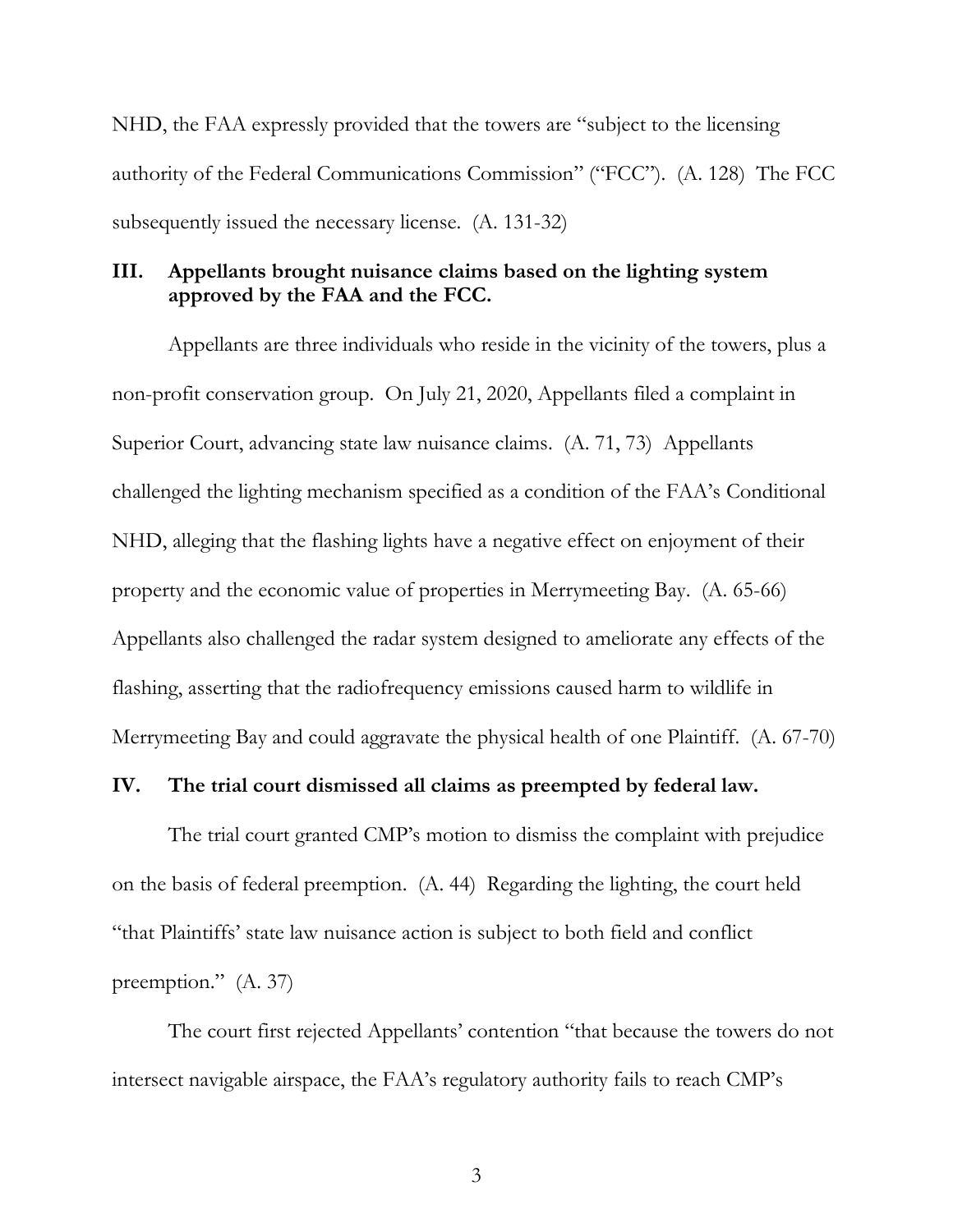towers." (A. 39) The court reasoned that the argument was "inconsistent with . . . the regulatory framework" given that the "FAA has authority over all airspace, not just navigable airspace, 49 U.S.C. § 40103," and given the requirement that an aeronautical study be conducted and a determination of hazard or no hazard to air navigation be made on the basis of the height and characteristics of the structure, and not on the definition of "navigable airspace" or the distance to any airport. (A. 39)

The court also rejected Appellants' argument that because the FAA does not claim the right to bring an enforcement action for non-compliance with a hazard determination, preemption cannot be established. The court explained:

Instead of issuing enforceable orders, the FAA relies on other means to obtain compliance, and the federal statutory and regulatory scheme for managing air safety maintains its preclusive effect. For instance, a party could seek a common law remedy in state court for a defendant's *noncompliance* with FAA regulations and recommendations. However, the Court concludes that a common law action brought in state court is subject to conflict preemption when the injury described is a defendant's adherence to FAA guidance. A holding to the contrary would create an obstacle to the accomplishment and execution of the full purposes of Congress.

(A. 40)

Finally, the trial court dismissed Appellants' challenge to the radiofrequency emissions from the radar system, reasoning that it would not "substitute its assessment of potential RF-emissions related harms in place of the 'consensus view of the federal agencies responsible for matters relating to public safety and health.'"

(A. 44)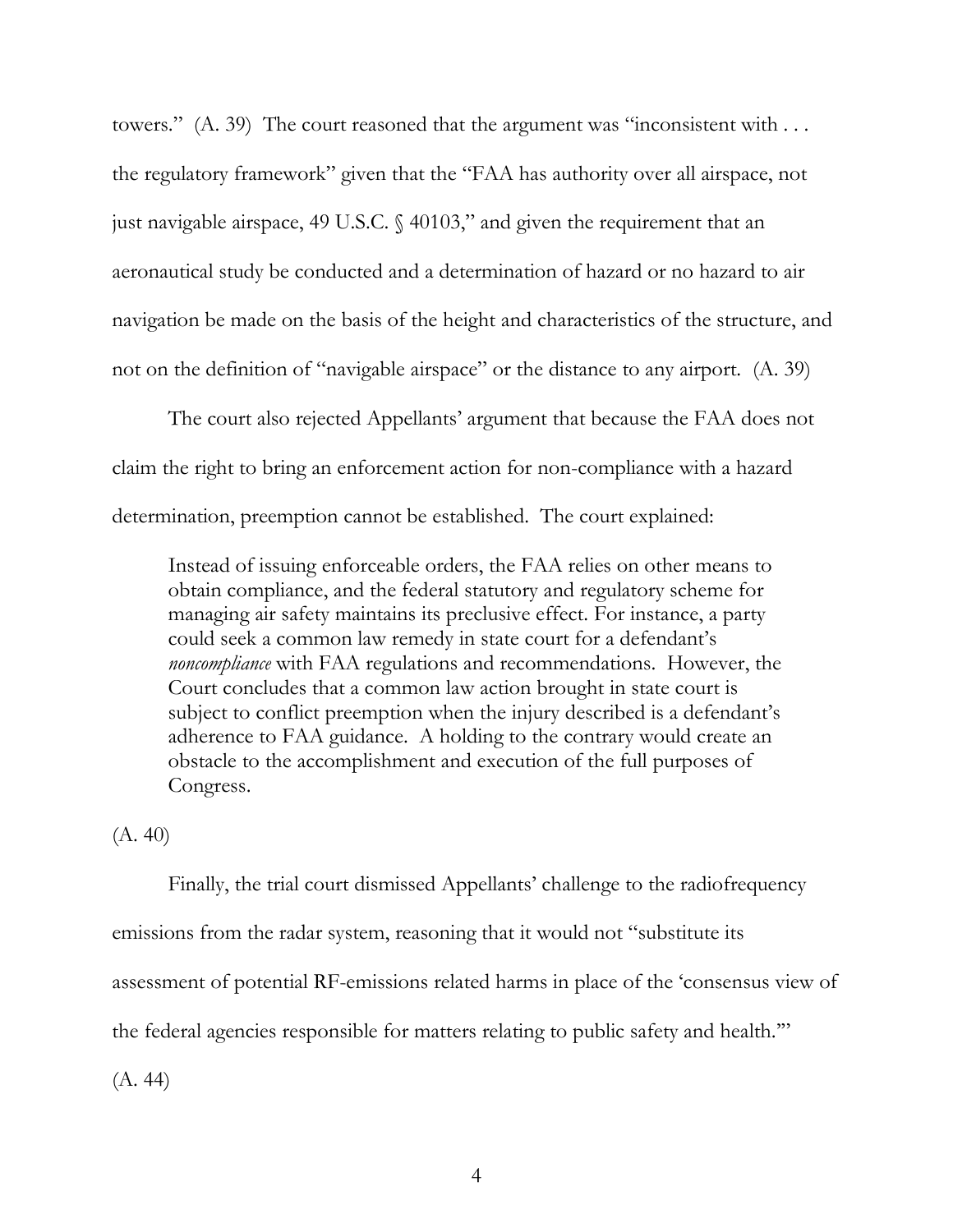Appellants have appealed only that portion of the trial court's order addressing the lighting. (Brief of Appellant at n.1)

#### **STATEMENT OF THE ISSUES**

- <span id="page-11-0"></span>1. Would allowing a state law tort action seeking to remove safety measures that were an explicit condition of an FAA no hazard determination create an obstacle to the Federal Aviation Act's purpose of promoting air safety?
- 2. Does the extensive statutory authority for addressing airspace safety and the detailed process by which the FAA makes hazard determinations indicate an intent that federal law occupy the field of airspace hazard determinations for structures, as the FAA itself says?
- 3. Does a state law tort action that seeks to remove a safety measure specified by the FAA cease to be an obstacle to the Federal Aviation Act's purpose of protecting air safety just because the FAA obtains compliance with its determinations through moral suasion and the practical ramifications of its decisions rather than direct enforcement actions?
- 4. Does the FAA have jurisdiction to conduct no hazard determinations given the broad delegation of duties to the FAA and the existence of detailed regulations concerning no hazard determinations?
- 5. Does an article written by one individual that on its face says it is not FAA policy create a binding standard that CMP is to follow?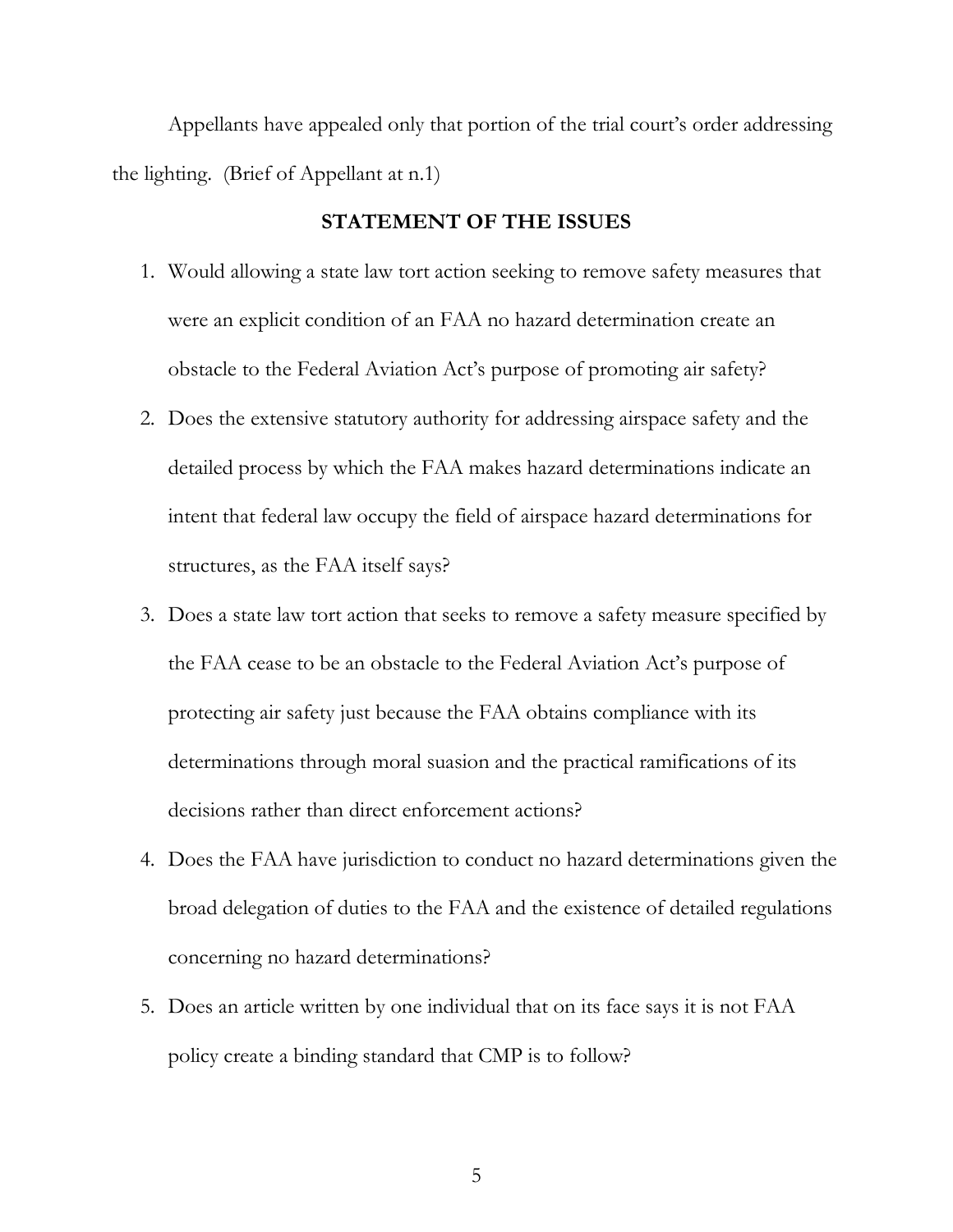#### **SUMMARY OF THE ARGUMENT**

<span id="page-12-0"></span>There is a direct conflict between the central premise of Appellants' nuisance action and the FAA's Conditional NHD – the Conditional NHD is expressly conditioned on the use of the very lights that the Appellants want the Court to order removed. As the trial court found, in the event of such direct conflicts between state and federal law, state law is preempted. *See, e.g., Puritan Med. Prods. Co., LLC v. Copan Italia S.p.A.*, 2018 ME 90, ¶ 13, 188 A.3d 853. In addition, as the FAA itself says, the extensive statutory authority for ensuring airspace safety and the detailed regulations setting out a process for making such assessment indicate an intent to occupy the field of airspace hazard determinations for structures. (A.139) All three arguments that Appellants make in challenging the trial court's straightforward application of preemption principles here are wrong.

First, the Conditional NHD is not some offhand suggestion that the FAA does not care if CMP follows. It is the product of a comprehensive regulatory scheme and it has significant real-world impacts, impacting financing, local zoning decisions, and the like. *Air Line Pilots Ass'n Int'l v. Dep't of Transp., F.A.A.*, 446 F.2d 236, 241 (5th Cir. 1971) ("To say…that the FAA's determination on the question of hazard is either practically, administratively, or legally insignificant is to ignore reality."). It does not decrease the level of interference with the federal scheme that the FAA relies on these real world impacts and "moral suasion" rather than direct enforcement authority to promote compliance with its determinations. A state court action seeking to compel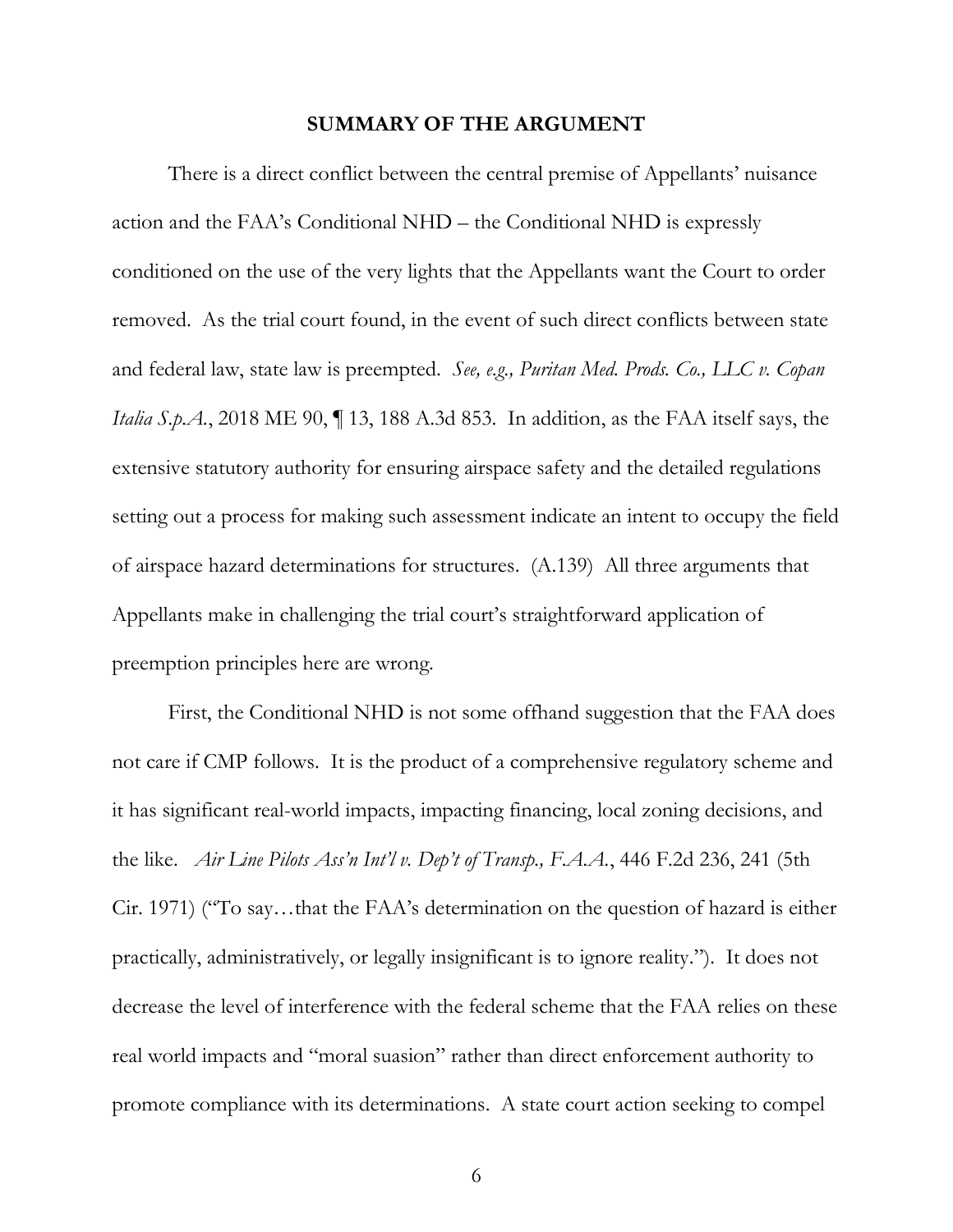CMP not to follow the FAA's safety measures thus stands as an obstacle to the federal purpose of promoting airspace safety in exactly the same way whether there is direct enforcement authority or not – either way, the state court would be requiring non-compliance with the safety measure specified by the regulatory experts after extensive process in furtherance of their mission to promote airspace safety. *Geier v. Am. Honda Motor Co., Inc.*, 529 U.S. 861, 875 (2000). That is why Appellants can cite not a single case from anywhere in the country allowing a state to require removal of a safety measure specified as a condition of an FAA no hazard determination.

Second, the FAA plainly has authority to make the determinations that lead to preemption here. The plain language of the statute and decades of practice make clear that the FAA has broad authority to regulate airspace as necessary to ensure airspace safety. 49 U.S.C. § 40103. And common sense underscores the conclusion. If Appellants were correct that the FAA does not have jurisdiction to conduct safety assessments of towers that turn out not to be hazards so long as safety lighting is used, then it does not have jurisdiction to create the very condition that makes the structure safe and thus, according to Appellants, takes the tower out of its jurisdiction. That obviously cannot be.

Third, there is no claim here for non-compliance with the Conditional NHD. The "standard" with which Appellants say the flash rate conflicts is not part of the Safety Lighting Standards that are incorporated into the Conditional NHD. It is just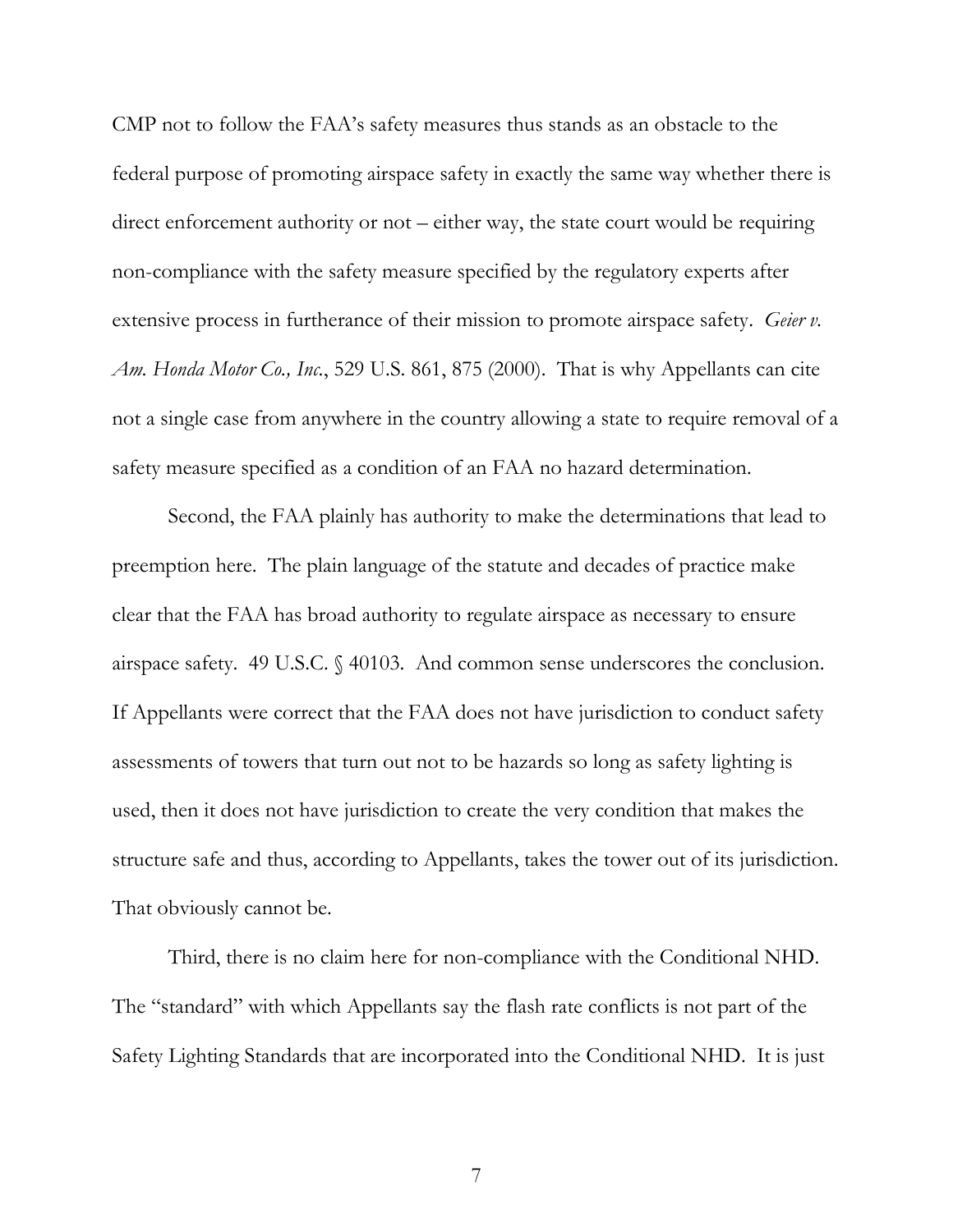an article by one person that on its face says it is not FAA policy. (CMP Reply Brief on Motion to Dismiss, Exhibit A at p.2)

#### **STANDARD OF REVIEW**

<span id="page-14-0"></span>The legal sufficiency of a complaint challenged by a motion to dismiss is a question of law that this Court reviews *de novo*. *Lawson v. Willis*, 2019 ME 36, ¶ 7, 204 A.3d 133. In conducting that review, this Court must consider whether the complaint "sets forth elements of a cause of action or alleges facts that would entitle the [Appellants] to relief pursuant to some legal theory." *Bonney v. Stephens Mem'l Hosp.*, 2011 ME 46, ¶ 16, 17 A.3d 123. While ordinarily a court may only consider the pleadings in reviewing a dismissal for failure to state a claim upon which relief can be granted, an exception to this rule permits courts to review "official public documents, documents that are central to the plaintiff's claim, and documents referred to in the complaint." *Estate of Robbins v. Chebeague & Cumberland Land Tr.*, 2017 ME 17, ¶ 2 n.2, 154 A.3d 1185.

#### **ARGUMENT**

<span id="page-14-1"></span>The Supremacy Clause of the United States Constitution provides that federal law "shall be the supreme Law of the Land; and the Judges in every State shall be bound thereby, any Thing in the Constitution or Laws of any State to the Contrary notwithstanding." U.S. Const. art. VI, cl. 2. From this constitutional precept it follows that "Congress has the power to preempt state law." *Arizona v. United States*, 567 U.S. 387, 399 (2012). Preemption applies equally to all forms of state law,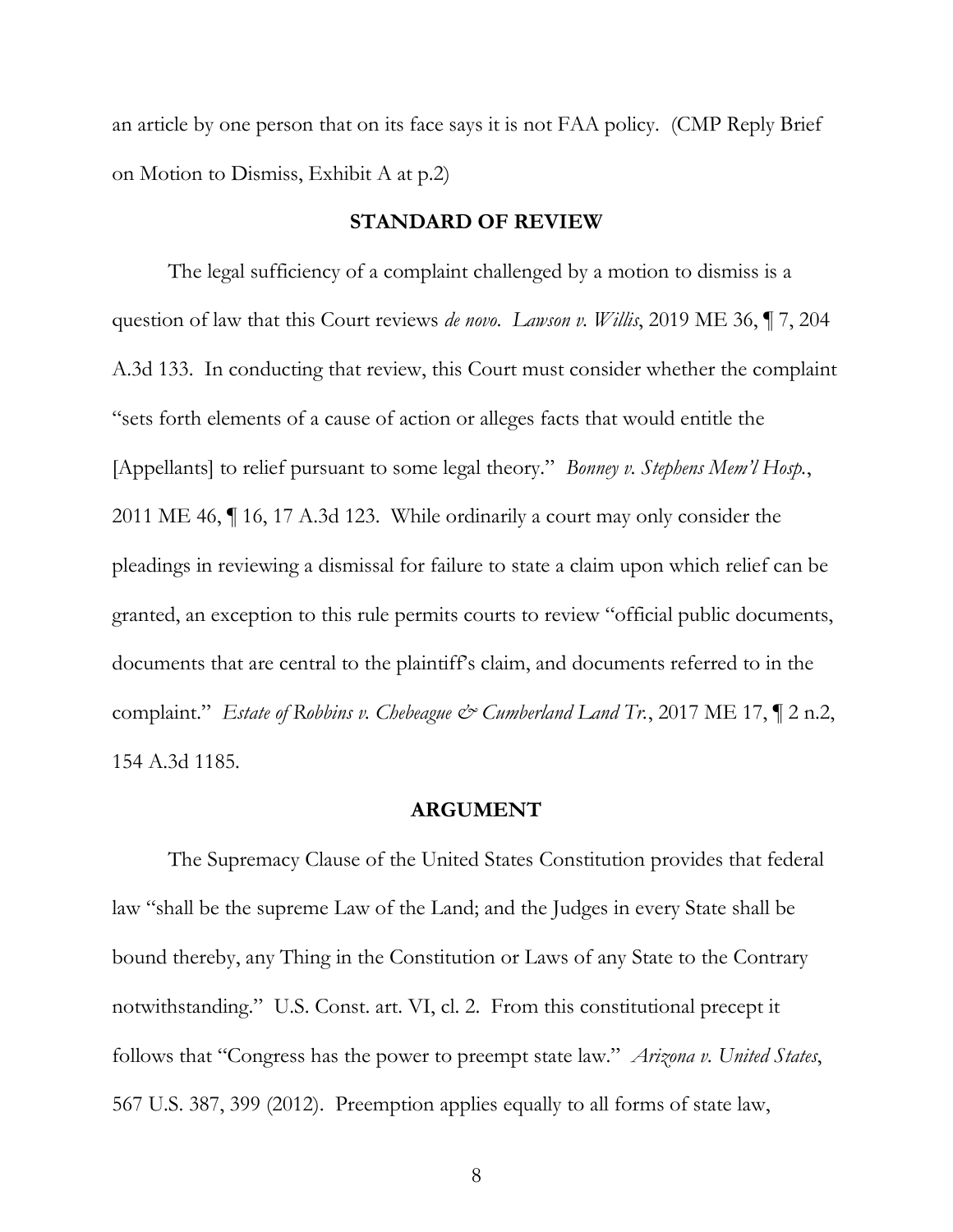including civil actions based on state tort law. *See, e.g., Puritan Med. Prods. Co., LLC*, 2018 ME 90 at ¶ 13, 188 A.3d 853 (holding a state law claim for bad faith assertion of patent infringement was preempted to the extent the state statute authorizing such claims applied a standard for bad faith that was less protective of patentee's rights than standard under federal law); *Buckman v. Plaintiffs' Legal Comm.*, 531 U.S. 341, 351 (2001) ("As a practical matter, complying with the FDA's detailed regulatory regime in the shadow of 50 states' tort regimes will dramatically increase the burdens facing potential applicants.").

Federal law can preempt state law in three ways: (1) express preemption, (2) field preemption, and (3) conflict or obstacle preemption. *Hillsborough Cnty. v. Automated Med. Labs., Inc.*, 471 U.S. 707, 713 (1985). While these three categories provide a useful structure to any preemption analysis, both this Court and the First Circuit have been mindful to take a "functional approach" to preemption, focusing not on "pigeonholing" the precise flavor of preemption, but "on the effect which the challenged enactment will have on the federal plan." *French v. Pan Am Exp., Inc.*, 869 F.2d 1, 2 (1st Cir. 1989); *Bayside Enter., Inc. v. Maine Agr. Bargaining Bd.*, 513 A.2d 1355, 1358 (Me. 1986) ("[W]e are mindful that judicial decision-making in the preemption area is ad hoc in nature, with the outcome in each case necessarily governed by the regulatory scheme and policy objectives of the particular statutes being reviewed.").

Conflict preemption occurs "where state law stands as an obstacle to the accomplishment and execution of the full purposes and objectives of Congress."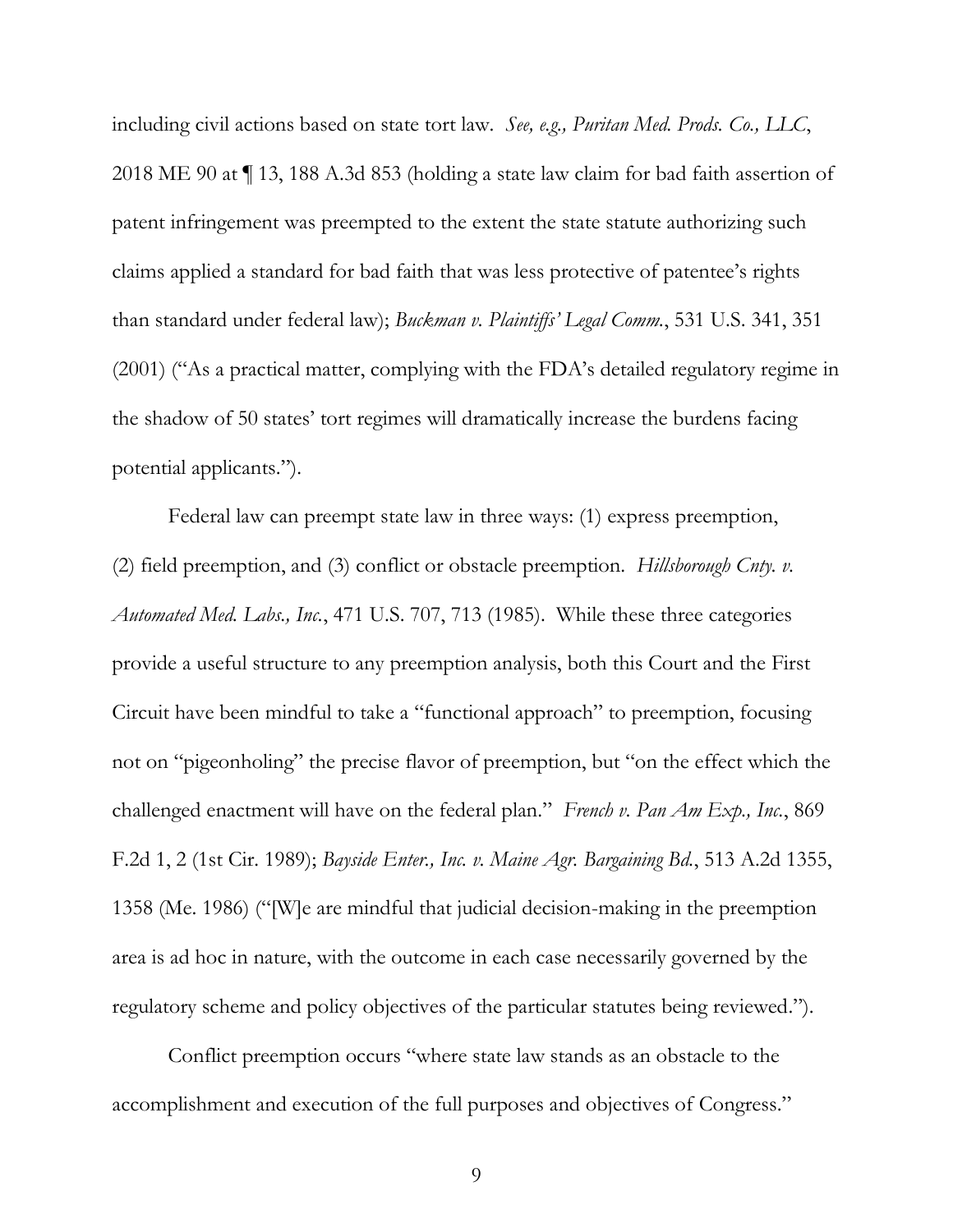*Puritan Med. Prods. Co.,* 2018 ME 90, ¶ 13, 188 A.3d 853 (quoting *English v. Gen. Elec. Co.*, 496 U.S. 72, 79 (1990)). In considering obstacle preemption, courts must examine "the relationship between state and federal laws as they are interpreted and applied, not merely as they are written." *Jones v. Rath Packing Co.*, 430 U.S. 519, 527 (1977); *see also Puritan Med. Prods. Co.*, 2018 ME 90, n.12, 188 A.3d 853 ("Courts regularly employ a case-by-case analysis in issues of conflict preemption."). This Court has explained that, "[i]n determining whether a state statute hinders the achievement of federal policy, courts must first ascertain Congress' objectives and then decide whether a conflict exists." *Bayside Enter., Inc.*, 513 A.2d at 1358. The Supreme Court has likewise described this analysis as "essentially a two-step process of first ascertaining the construction of the [state and federal laws] and then determining the constitutional question whether they are in conflict." *Chicago & N.W. Transp. Co. v. Kalo Brick & Tile Co.*, 450 U.S. 311, 317 (1981) (quoting *Perez v. Campbell*, 420 U.S. 637, 644 (1971). "[A] court's concern is necessarily with 'the nature of the activities which the States have sought to regulate, rather than on the method of regulation adopted.'" *Id.* (quoting *San Diego Building Trades Council v. Garmon*, 359 U.S. 236, 243 (1959)).

The doctrine of field preemption applies where a framework of federal regulation is "so pervasive that Congress left no room for the States to supplement it or where there is a federal interest so dominant that the federal system will be assumed to preclude enforcement of state laws on the same subject." *Wood v. United*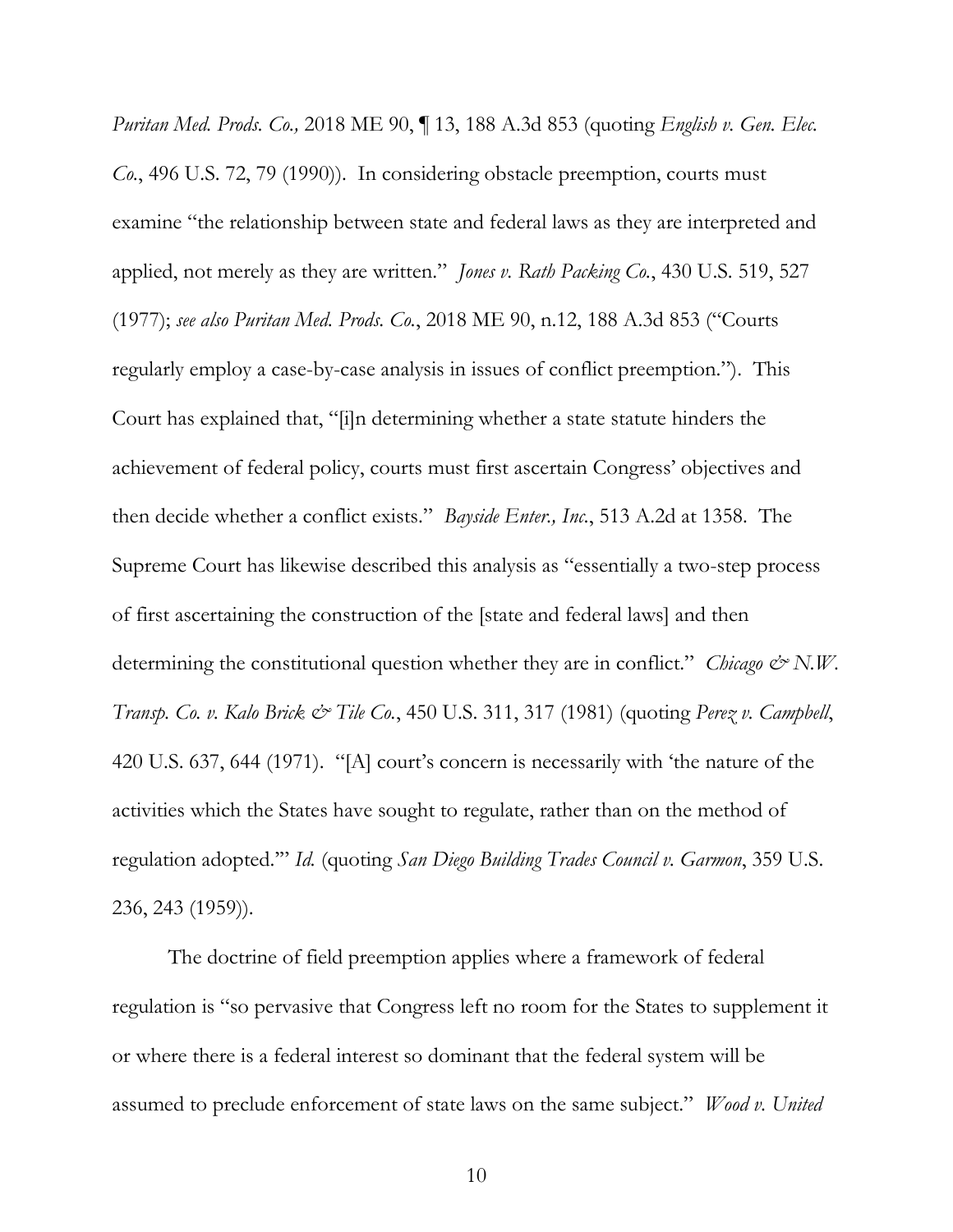*States*, 1:14-cv-00399-JDL, 2016 WL 11580579 at \*10 (D. Me. Feb. 2, 2016) (quoting *Arizona v. United States*, 567 U.S. 387, 399 (2012)). Courts may infer Congress's intent to occupy a field to the exclusion of state law "where the pervasiveness of the federal regulation precludes supplementation by the States, where the federal interest in the field is sufficiently dominant, or where "the object sought to be obtained by the federal law and the character of obligations imposed by it ... reveal the same purpose." *French v. Pan Am Exp., Inc.*, 869 F.2d 1, 2 (1st Cir. 1989) (quoting *Rice v. Santa Fe Elevator Corp.*, 331 U.S. 218, 230 (1947).

There does not appear to be any dispute about these foregoing principles. Rather, Appellant contends that the trial court misapplied these undisputed principles for three reasons. Appellants are incorrect in all three respects. 2

<span id="page-17-0"></span>**I. A state tort action seeking to remove the very safety measures that the FAA specified as a result of its detailed mandatory process interferes with the exclusive federal regulatory scheme designed to ensure airspace safety.** 

Appellants' principal argument on appeal is that there can be no preemption because FAA hazard determinations are just "advisory" or "recommendations" that have "no enforceable legal effect." (Blue Br. at 12-14) Appellants take these quotes out of context, leading them to understate the import of the hazard determinations and the underlying regulatory regime. It is not as if the FAA does not care whether

 $\overline{a}$ 

 $2$  The Blue Brief contains seven separately numbered headings, but argument I is just the general law of preemption and arguments IV, V and VII do not appear to be independent arguments. We address these latter three arguments along with the Blue Brief's Argument II in Part I, below.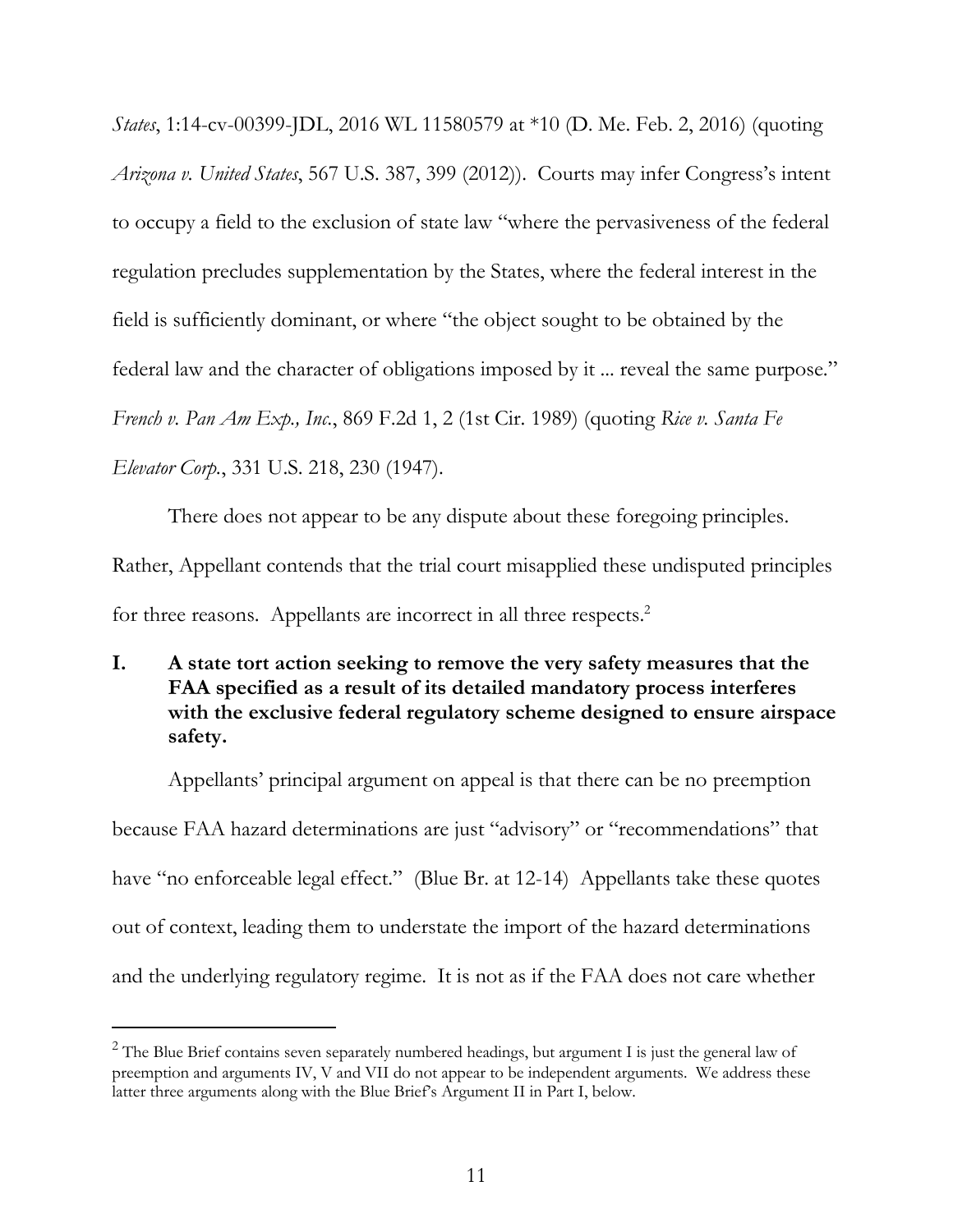CMP follows its safety determinations. Rather, as explained in more detail below, the FAA has a detailed and mandatory process to promote airspace safety, and the fact that it relies on the practical ramifications of its decisions and moral suasion to induce compliance rather than asserting enforcement authority does not lessen the interference with the federal scheme that would follow from state court tort actions seeking to require non-compliance with the FAA's safety determinations.

- <span id="page-18-1"></span><span id="page-18-0"></span>**A. The claims here would interfere with the federal regulatory scheme because they would allow states to require non-compliance with the safety measures that are the very point of the comprehensive system.** 
	- **1. Congress delegated to the FAA exclusive jurisdiction over the airspace, including airspace safety, and the FAA has exercised that authority to develop a detailed system for determining whether structures such as towers interfere with air safety.**

The Federal Aviation Act (the "Act") declares that the "United States Government has exclusive sovereignty of airspace of the United States." 49 U.S.C. § 40103. The Secretary of Transportation<sup>3</sup> is authorized to review "structures" interfering with air commerce." 49 U.S.C. § 44718. To facilitate this review, the Secretary "shall require a person to give adequate public notice, in the form and way the Secretary prescribes, of the  $\dots$  proposed construction  $\dots$  of a structure" when the notice will promote "(1) safety in air commerce; and (2) the efficient use and preservation of the navigable airspace." *Id.* § 44718(a).

 $\overline{a}$ 

<sup>&</sup>lt;sup>3</sup> The FAA is an administration in the Department of Transportation. 49 U.S.C. § 106.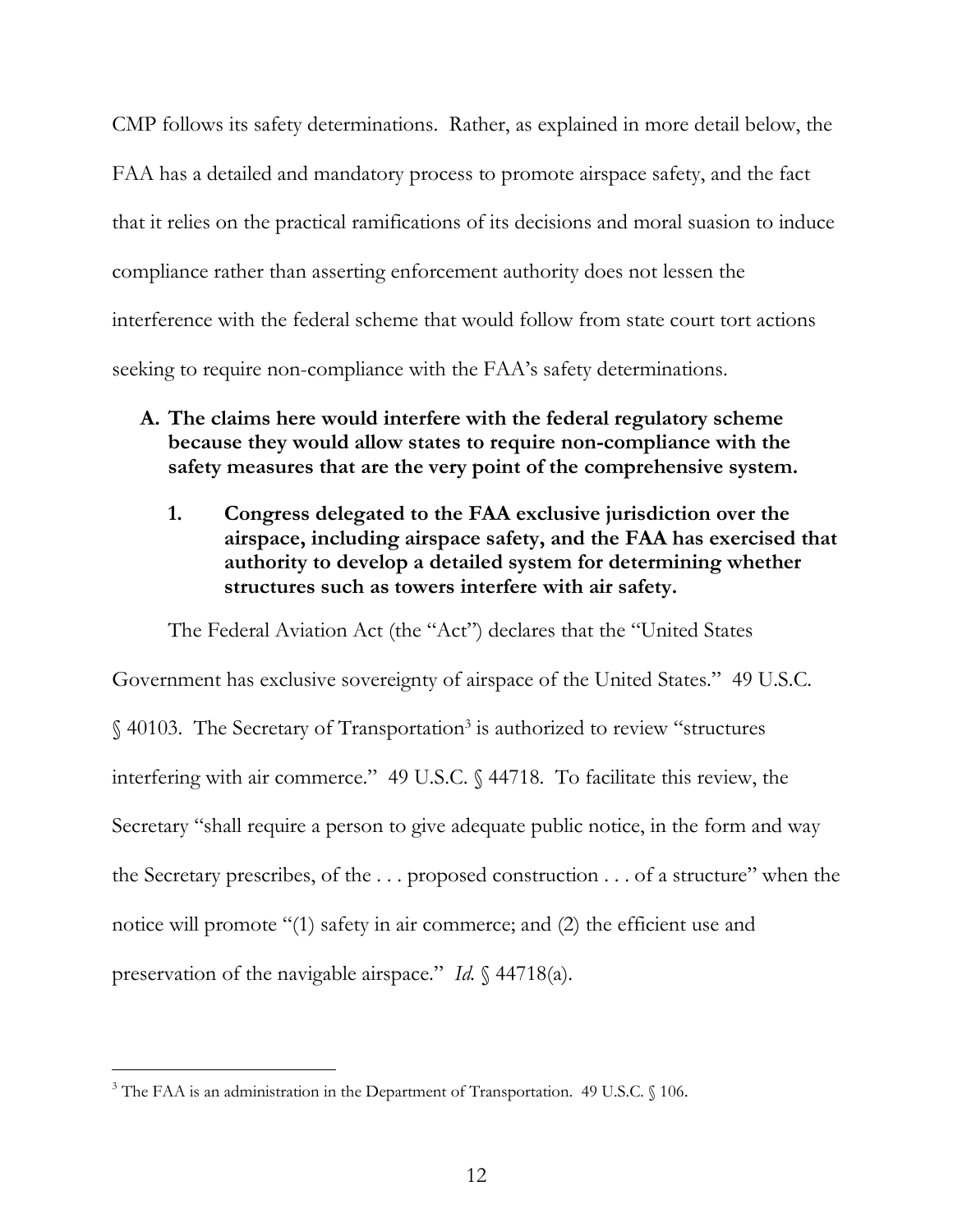If the Secretary determines that a proposed structure "may result in an obstruction of the navigable airspace or an interference with air navigation facilities and equipment or the navigable airspace," the FAA must "conduct an aeronautical study to decide the extent of any adverse impact on the safe and efficient use of the airspace, facilities, or equipment." *Id.* § 44718(b)(1). In an aeronautical study conducted under section 44718(b), the Secretary is required to "consider factors relevant to the efficient and effective use of the navigable airspace." *Id.* The Secretary must thereafter issue a report disclosing any "adverse impact on the safe and efficient use of the navigable airspace that the Secretary finds will result from constructing or altering the structure" subject to the aeronautical study. *Id.* § 44718(b)(2). The Act does not express any limitation on the Secretary's discretion to determine when a structure "may result in an obstruction of the navigable airspace," and has left entirely to the FAA the discretion to determine what constitutes an "adverse impact" on the safe and efficient use of the navigable airspace.

The FAA has promulgated extensive regulations to implement these requirements, divided into subparts. 14 C.F.R. § 77.1, *et seq*. As is pertinent here, Subpart B requires notice to the FAA of certain intended construction, Subpart C sets forth standards by which the FAA is to determine whether such construction would create an obstruction to "the use of navigable airspace by aircraft and to existing air navigation facilities," and Subpart D describes how "aeronautical studies" are to be conducted for construction of which the FAA is given notice. *Id.*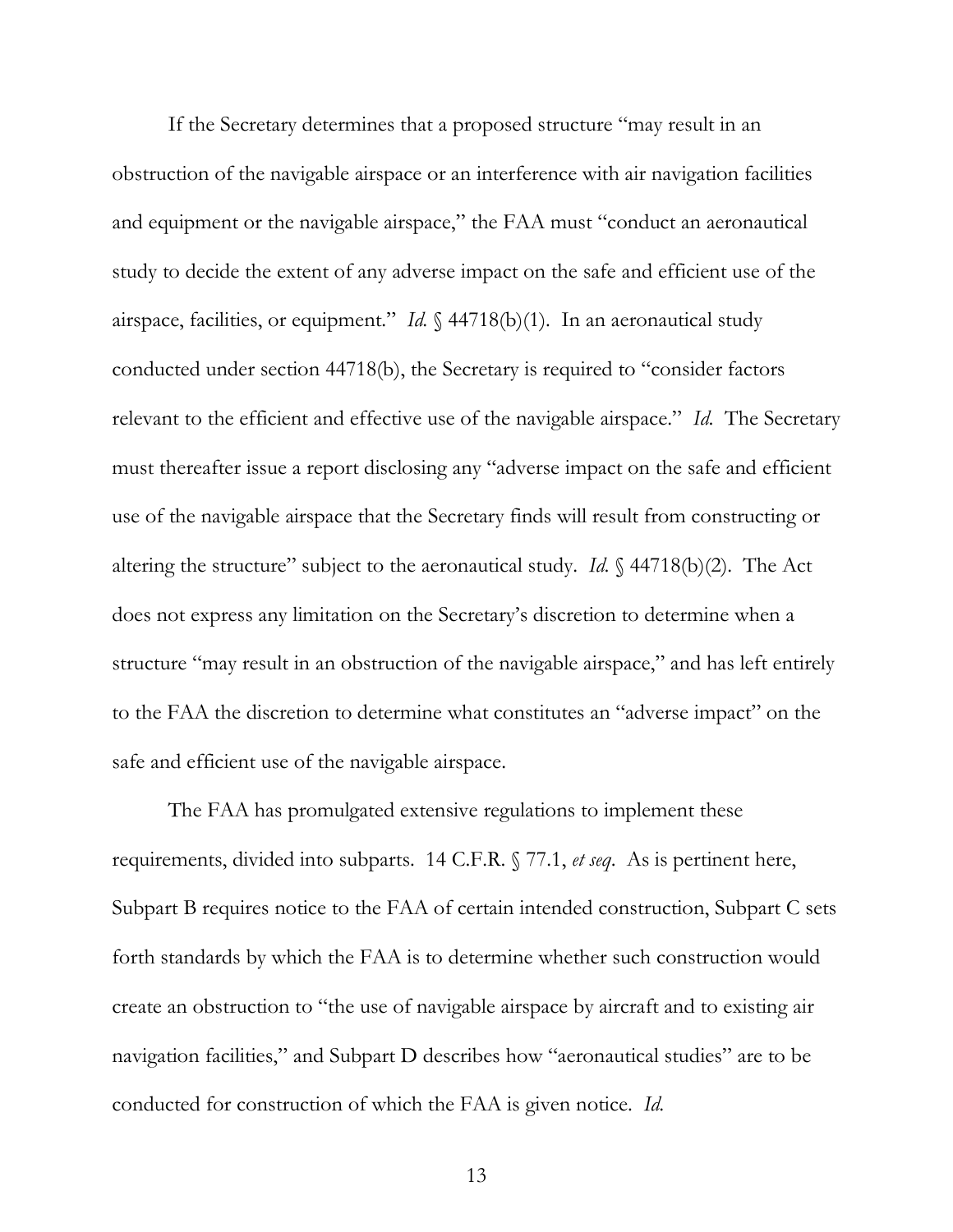The obstruction standards of Subpart C "are supplemented by other manuals and directives used in determining the effect on the navigable airspace of a proposed construction or alteration." 14 C.F.R. § 77.25(c). One such supplementation is the FAA Safety Lighting Standards, which set "forth standards for marking and lighting obstructions that have been deemed to be a hazard to air navigation." *See* FAA Safety Lighting Standards at i. After noting that "[c]onsiderable effort and research was expended to determine the minimum marking and lighting systems or quality of material that will produce an acceptable level of aviation safety," the FAA Safety Lighting Standards "recommend[s] minimum standards in the interest of safety, economy, and related concerns." (*Id.* § 2.3) Among other things, any structure exceeding 200 feet in height "should be marked and/or lighted" unless an aeronautical study concludes otherwise. (*Id.* § 2.1) Specifically, "to provide an adequate level of safety, obstruction lighting systems should be installed, operated, and maintained in accordance with the recommended standards" set forth therein. (*Id.*) The remainder of the 91-page document then sets forth these standards in detail.

Under these regulations, any construction that will be more than 200 feet above ground level ("AGL") requires notice to the FAA and an aeronautical study. 14 C.F.R. § 77.9(a) & 77.25(a). "The purpose of an aeronautical study is to determine whether the aeronautical effects of the specific proposal and, where appropriate, the cumulative impact resulting from the proposed construction or alteration when combined with the effects of other existing or proposed structures, would constitute a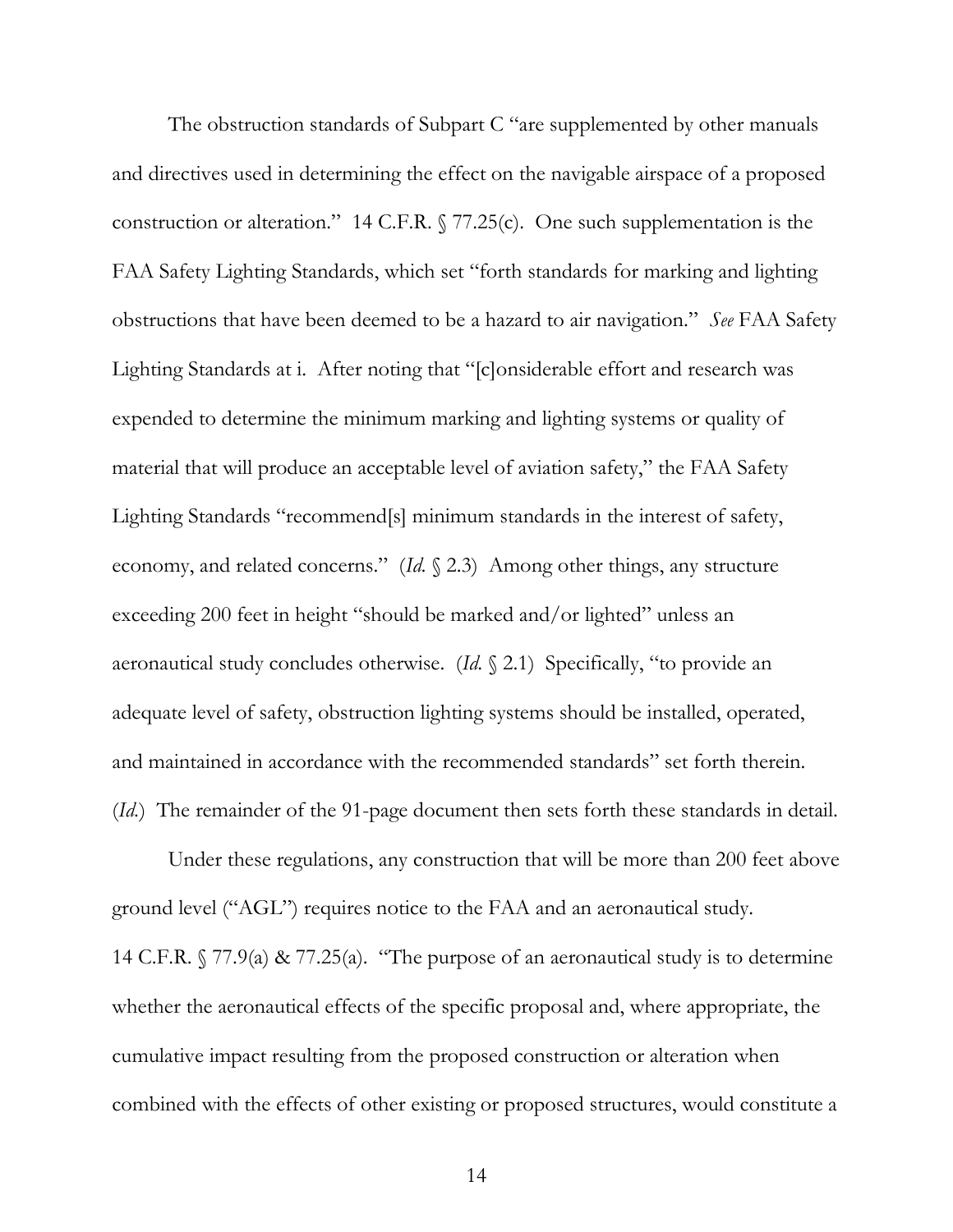hazard to air navigation." 14 C.F.R. § 77.25(b). In conducting an aeronautical study, FAA personnel must follow the FAA Procedures for Handling Airspace Matters (the "FAA handbook").<sup>4</sup> Following the study, the FAA is to determine whether the construction would present a hazard to air navigation. *Id.* § 77.31(a). The FAA may make this no hazard determination conditional. *Id.* § 77.31(d)(1).

# <span id="page-21-0"></span>**2. Allowing a state tort action to require non-compliance with the safety determination resulting from this detailed process would stand as an obstacle to the statutory and regulatory scheme's purpose of promoting airspace safety.**

Appellants concede that the foregoing process was mandatory here and resulted in the FAA issuing a determination that the towers would not be hazards so long as they employed the specified safety lighting. Yet, Appellants' position is that private litigants by means of a state law tort action should be allowed to force CMP not to follow the safety determination that comes from that mandatory federal process. It is hard to conceive of something that is more of an "obstacle" to the purpose of the federal scheme – protecting safety – than allowing a state to require removal of the very safety measures that result from the federal process.

Under well-established jurisprudence, this Court and others have held that preemption applies "where state law stands as an obstacle to the accomplishment and execution of the full *purposes* and *objectives* of congress." *Puritan Med. Prods. Co.,* 2018 ME 90, ¶ 13, 188 A.3d 853 (emphasis added); *see also Bayside Enter., Inc.*, 513 A.2d at

 $\overline{a}$ 

<sup>4</sup> FAA Order JO 7400.2G, available at<https://www.faa.gov/documentLibrary/media/Order/7400.2G.pdf>.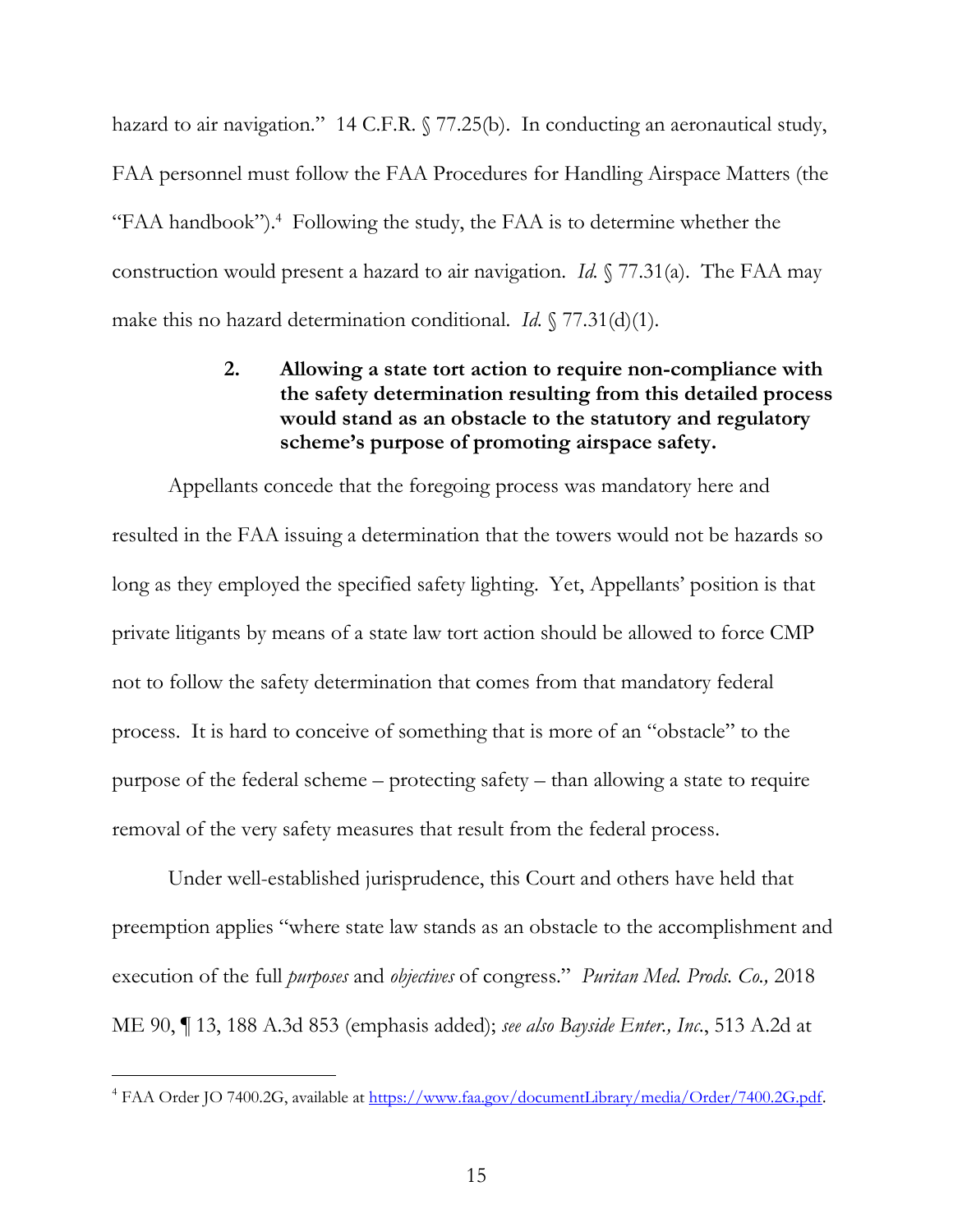1358 ("In determining whether a state statute hinders the achievement of federal policy, courts must first ascertain Congress' objectives and then decide whether a conflict exists."). Nothing in these standards is contingent on the precise manner of federal regulation, but on the purposes and objectives the federal scheme is intended to accomplish. *See San Diego Bldg. Trades Council, Millmen's Union, Loc. 2020 v. Garmon*, 359 U.S. 236, 245 (1959) ("judicial concern has necessarily focused on the nature of the activities which the States have sought to regulate, rather than on the method of regulation adopted"). To allow state law liability for complying with an FAA safety standard would plainly hinder the federal policy of promoting airspace safety.

This case is a perfect example. The mandatory federal regulatory process resulted in a determination that CMP should use lights to keep planes from crashing into the towers. Appellants want the Court to order CMP to take down those lights. If allowed to do so, this would directly interfere with the federal purpose of promoting air safety by removing the safety measures that the FAA specified. That is classic obstacle preemption. *See Freightliner Corp. v. Myrick*, 514 U.S. 280, 287 (1995); *Arizona v. United States*, 567 U.S. 387, 402 (2012) (obstacle preemption would apply if a state had "power to bring criminal charges against individuals for violating a federal law even in circumstances where federal officials in charge of the comprehensive scheme determine that prosecution would frustrate federal policies); *Verizon New England, Inc. v. Maine Pub. Utils. Comm'n*, 509 F.3d 1, 9 (1st Cir. 2007) (where Federal Communications Commission policy authorized telecommunications carriers to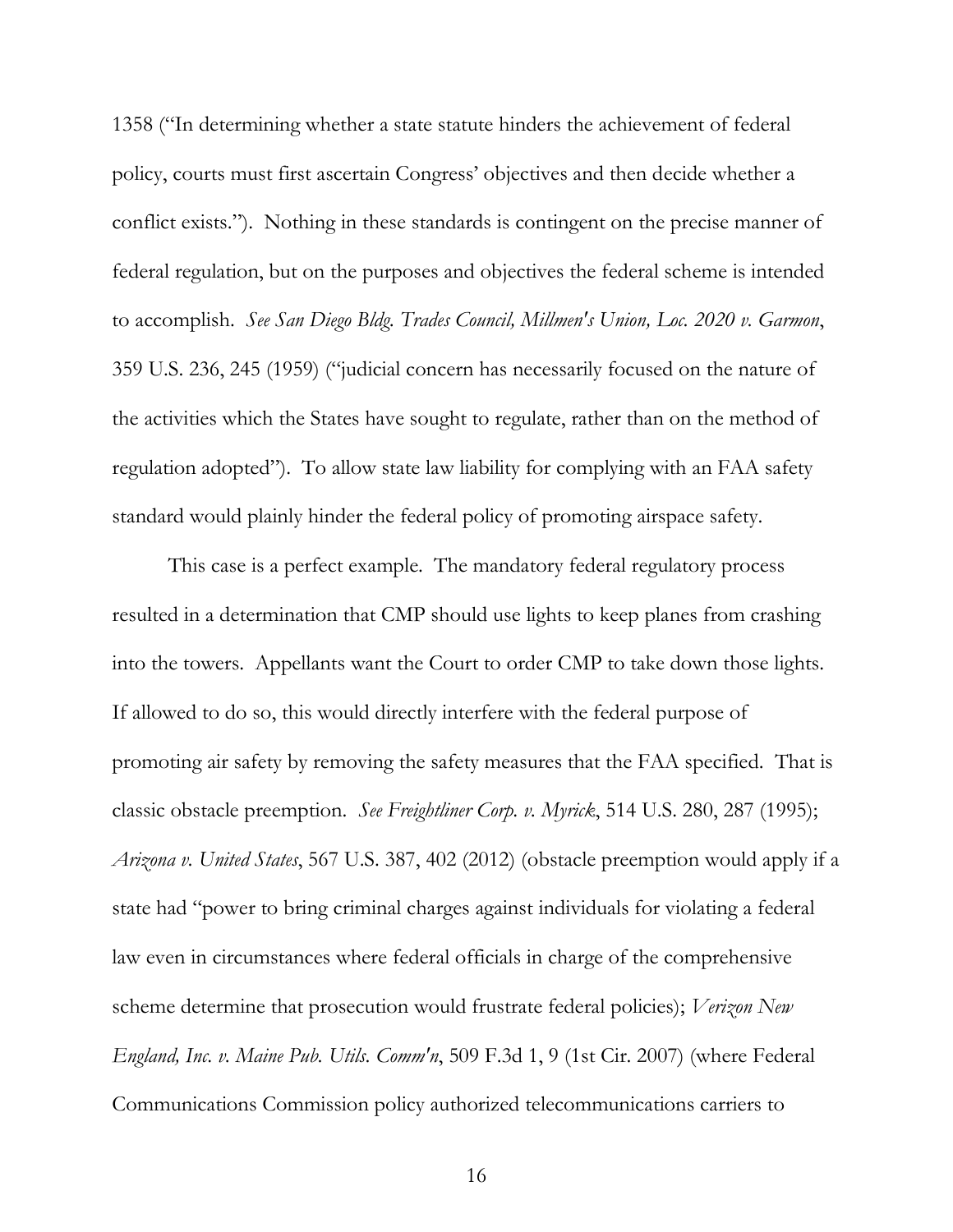charge potentially higher just and reasonable rates to limit subsidization and encourage competition, states could not require carriers to charge lower rates); *Remington v. J.B. Hunt Transp., Inc.*, No. CV 15-10010-RGS, 2016 WL 4975194, at \*4 (D. Mass. Sept. 16, 2016) ("What is explicitly permitted by federal regulations cannot be forbidden by state law.").

Consider the situation CMP would be in if it erected the towers without the very safety requirements specified by the expert regulators, and then a plane crashed into it. It does not take a lot of imagination to picture the use plaintiff's counsel would make of the Conditional NHD in the ensuing wrongful death action. *Cf., e.g., Smith v. Tennessee Valley Auth.*, 699 F.2d 1043, 1045 (11th Cir. 1983) (vacating dismissal of action against utility premised on utility's failure to properly mark power lines, resulting in injuries to the pilot of a low-flying aircraft); *McCauley v. United States*, 470 F.2d 137, 138 (9th Cir. 1972) (affirming trial court determination that failure to mark power lines constituted negligence).

This is, in fact, the exact concern that the Supreme Court articulated in *Geier v. Am. Honda Motor Co., Inc.*, 529 U.S. 861, 875 (2000). There, plaintiff, who had been injured in a car accident, sought to hold the car manufacturer liable for failing to equip his vehicle with an airbag. The National Transportation Safety Board had promulgated standards permitting, but not requiring, airbags in vehicles manufactured prior to 1987, as part of a broad policy approach that accounted for the balancing of industry, safety, and economy. *Id.* The Court explained that the policy of preemption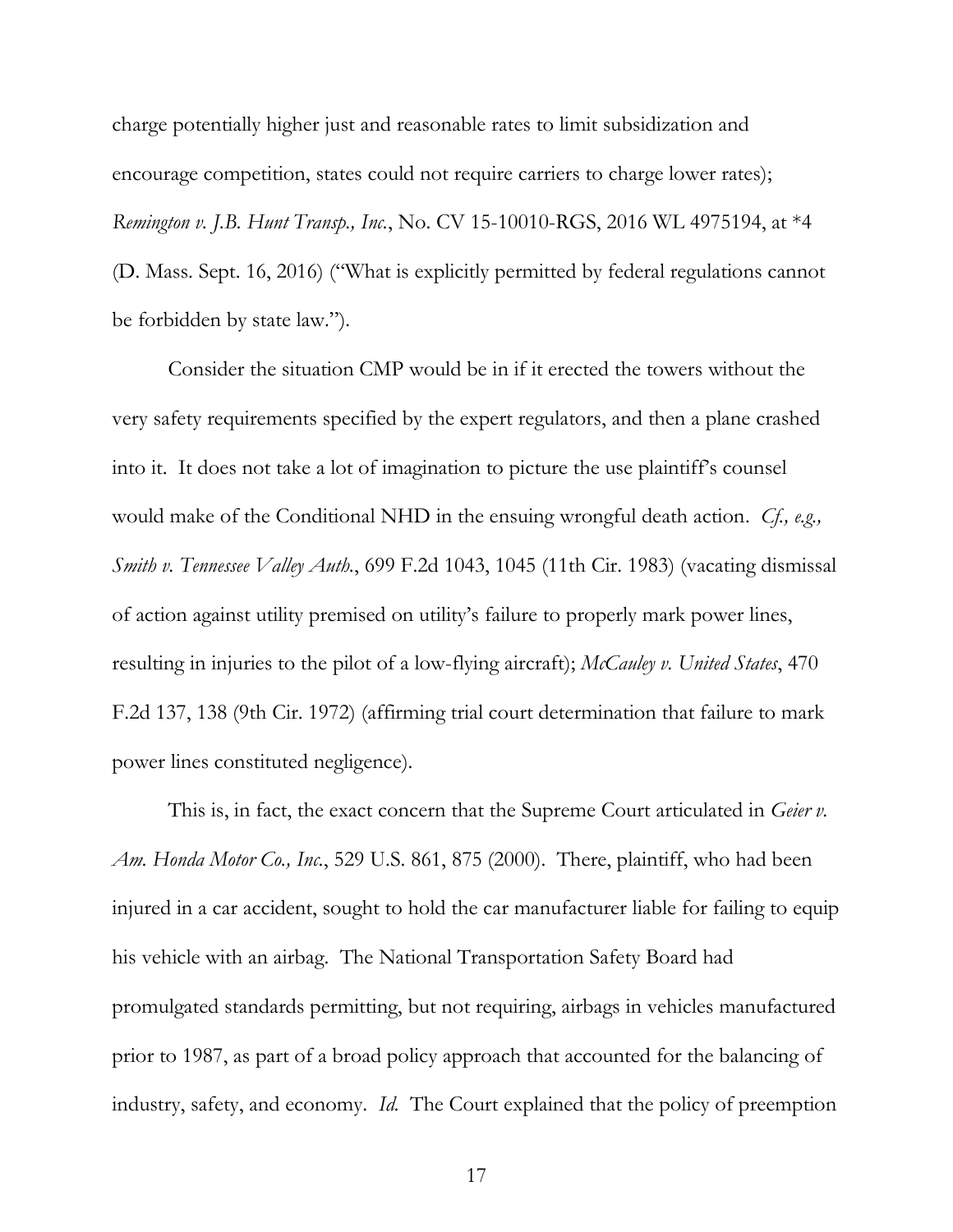is necessary even where Congress had not expressly preempted state tort suits. *Id.* at 871. In the absence of preemption, states could premise liability on a party taking the very action that the federal government was promoting, thus directly undermining the federal purpose. *Id*. This is precisely what Plaintiffs would ask this Court to permit here.

In an effort to make the removal of safety measures seem more palatable, Appellants at one point suggest that the safety measures are not really necessary at all. (Blue Br. at 21-23) What the FAA specified, however, is not some unusual approach like the Appellant's hypothetical pink blimp. By regulation, towers over 200' like the ones here require safety measures. 14 C.F.R. §§ 77.5, 77.9. The FAA specified compliance with its standard lighting safety measures. If Appellants had wanted to challenge the specific measures required, they were free to intervene in the FAA process and make that request to the expert regulators themselves, rather than asking a court to guess at whether some lesser measure would be sufficient. 5 U.S.C. § 555(b) ("So far as the orderly conduct of public business permits, an interested person may appear before an agency or its responsible employees for the presentation, adjustment, or determination of an issue, request, or controversy in a proceeding, whether interlocutory, summary, or otherwise, or in connection with an agency function.").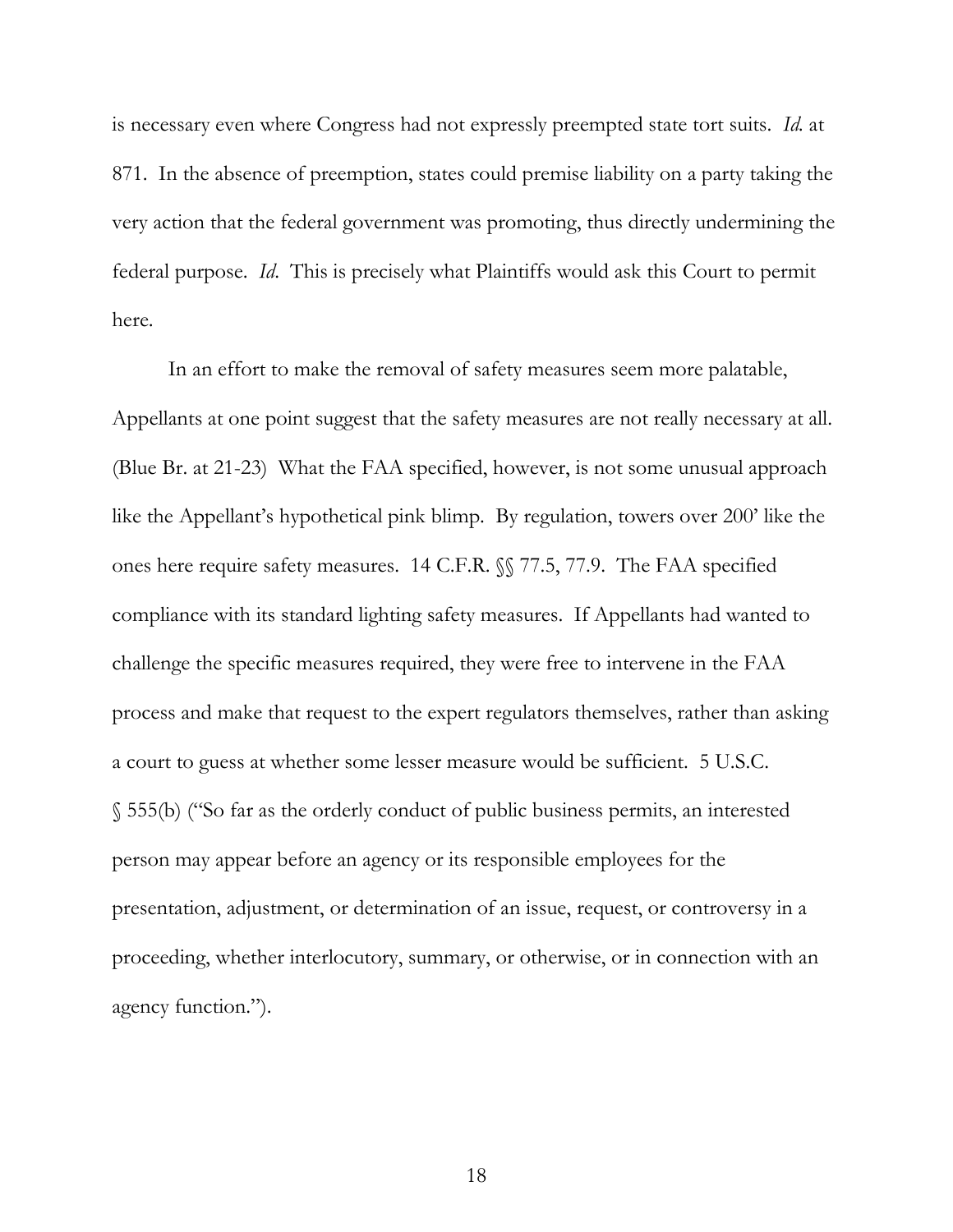## **3. As the FAA itself has said, this detailed regulatory scheme occupies the field of determining the measures necessary to ensure airspace safety with respect to tall structures.**

<span id="page-25-0"></span>Though this Court need never reach the issue given the existence of obstacle preemption, Appellants' claims are also barred by field preemption because the federal government has occupied the field of the measures necessary to ensure airspace safety of tall structures. In the words of the FAA in the context of a tall broadcast tower, "it is the position of the FAA that the Federal Aviation Act occupies the field regarding the question whether a proposed broadcast tower would constitute a navigable hazard." (A.139) The FAA is correct.

Pursuant to 49 U.S.C. § 40103, "[t]he United States Government has exclusive sovereignty of airspace of the United States." Congress explicitly recognized the threat that tall structures might pose to air safety and specifically required the FAA to develop a process for ensuring that any such structures did not adversely affect air safety. 49 U.S.C. § 1501 & 44718. The FAA carried out these mandates with the detailed regulatory process described in Part I.A.1, above. In light of this extensive grant of exclusive authority and the detailed regulatory process to ensure air safety, courts throughout the country have routinely held that the Act preempts state attempts to regulate air safety, as the trial court found. *E.g., City of Burbank v. Lockheed Air Terminal*, 411 U.S. 624, 634 (1973) (holding that a municipal ordinance assigning curfew to airplane takeoffs and landings was preempted by the Federal Aviation Act because it had an impact on airspace congestion and therefore safety); *Greene v. B.F.*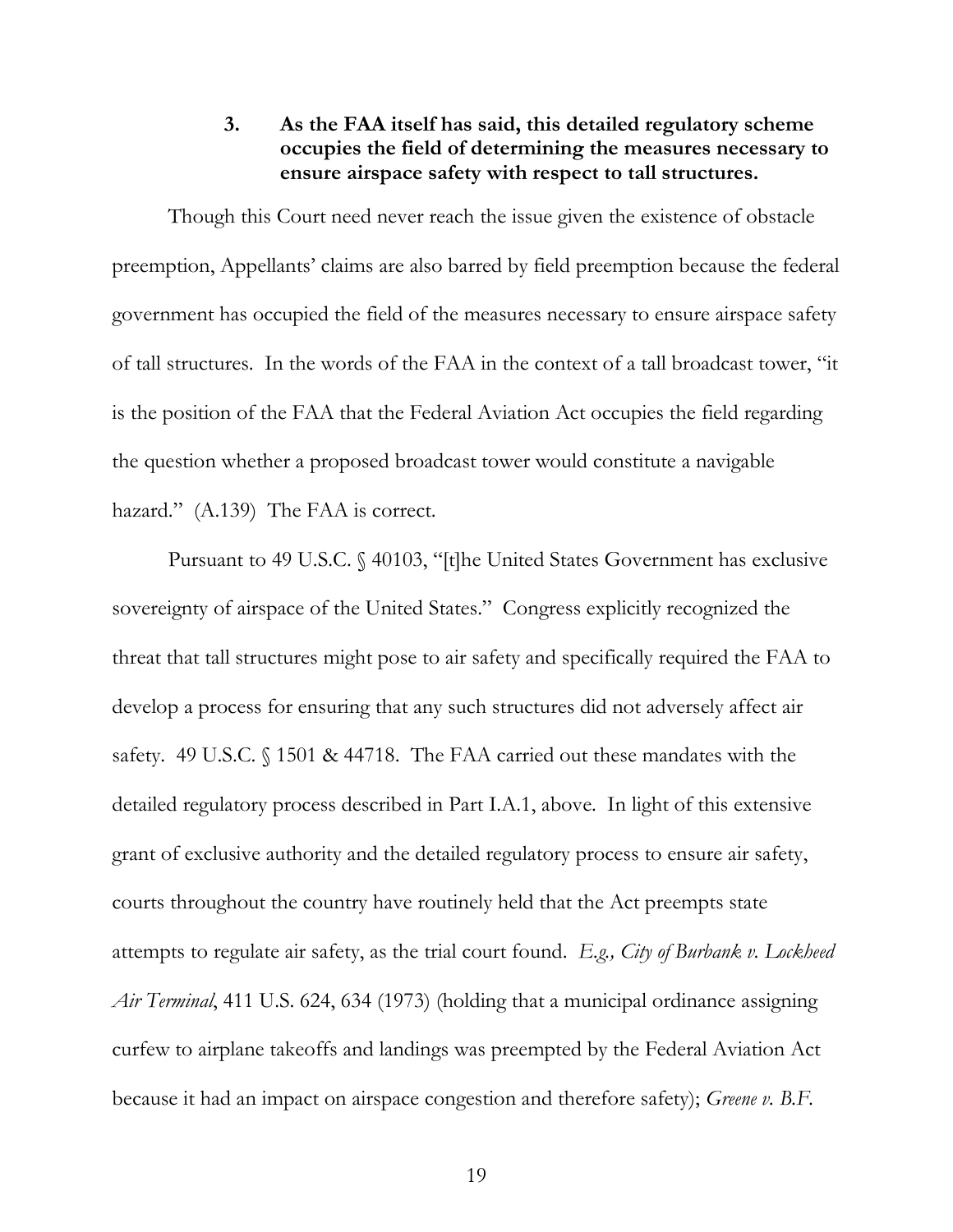*Goodrich Avionics Sys., Inc.*, 409 F.3d 784, 795 (6th Cir. 2005) ("We agree . . . that federal law establishes the standards of care in the field of aviation safety and thus preempts the field from state regulation."); *Airline Pilots Ass'n, Int'l v. Quesada*, 276 F.2d 892, 894 (2d Cir. 1960) (explaining that the Federal Aviation Act "was passed by Congress for the purpose of centralizing in a single authority—indeed, in one administrator—the power to frame rules for the safe and efficient use of the nation's airspace."); 8A Am. Jur. 2d Aviation § 25 (collecting cases and explaining, "[d]ue to concerns for safety, efficiency and protection of people on the ground, aviation requires a uniform and exclusive system of federal regulation if the congressional objectives underlying the Federal Aviation Act are to be fulfilled.").

These conclusions are consistent with the legislative history of the Act. Congress relied, in passing the Act, on a Senate Report which explained that "aviation is . . . the only [industry] whose operations are conducted almost wholly within federal jurisdiction, and are subject to little or no regulation by States or local authorities." S. Rep. No. 1811, 85th Cong., 2d Sess. 5 (1985). The House likewise explained in passing the Act that it intended to give "[t]he Administrator of the new [FAA] . . . full responsibility and authority for the advancement and promulgation of civil aeronautics generally, including promulgation and enforcement of safety regulations." H.R. Rep. No. 2360, 1948 U.S.C.C.A.N. 37741.

In 2001, the District of South Dakota relied on this legislative history and the Supreme Court's reasoning in *City of Burbank*, 411 U.S. at 633, in enjoining a state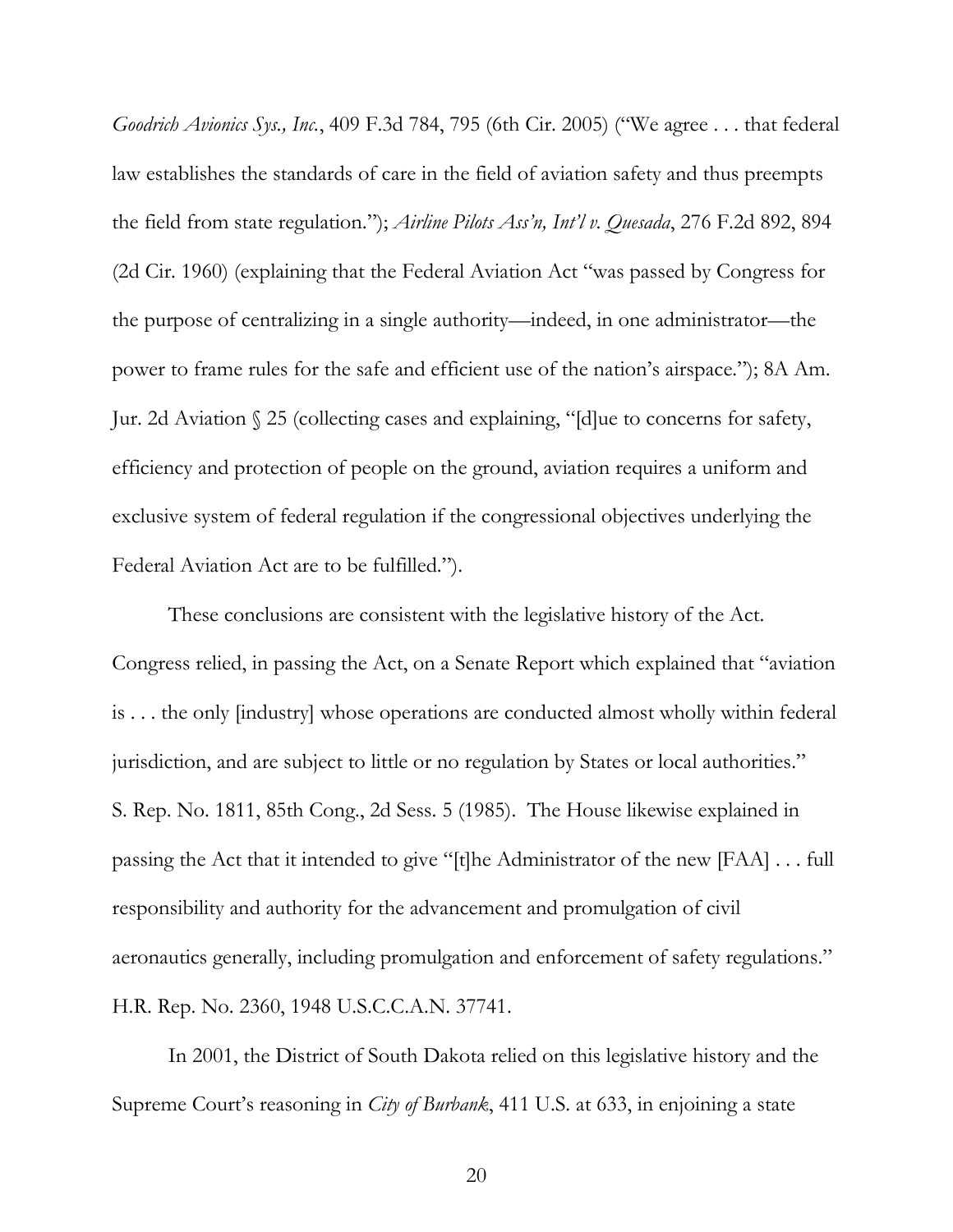aeronautics commission from acting to prohibit construction of broadcast towers after the FAA had issued a notice of determination of no hazard. *Big Stone Broad., Inc. v. Lindbloom*, 161 F. Supp.2d 1009. The court summarized its reasoning as follows:

[B]ecause of the broad legislative scheme, the detailed regulations adopted pursuant to that scheme, the required cooperation and coordination of the FAA and FCC, the legislative history, and the FAA's own interpretation, the court concludes that the Act and the regulations promulgated in connection with the Act, preempt the field of air traffic and safety as to radio broadcast towers.

*Id.* at 1020. Although the court in *Big Stone* explained that it would have come to the same conclusion even without input from the FAA itself, *see id.*, the court found persuasive the amicus brief filed by the FAA, noting the FAA's view that it occupied the field of hazard determinations. (A.139)

Appellants' attempt to have a Maine court second guess the FAA's

determination of what is necessary to ensure airspace safety and elevate a few private

litigants' desires over the safety of the general public fails for this independent reason.

# <span id="page-27-0"></span>**B. The interference with federal law is no less substantial just because the FAA relies on practical realities rather than direct enforcement actions to ensure compliance with its safety determinations.**

Appellants' principal response to the foregoing is to say that the FAA's no hazard determinations are of "no enforceable legal effect" or "advisory." (Blue Br. at 12-14) The implication that Appellants seek to draw from these out of context quotes – that there can be no interference with federal law because the FAA's hazard determinations are essentially meaningless – is not warranted.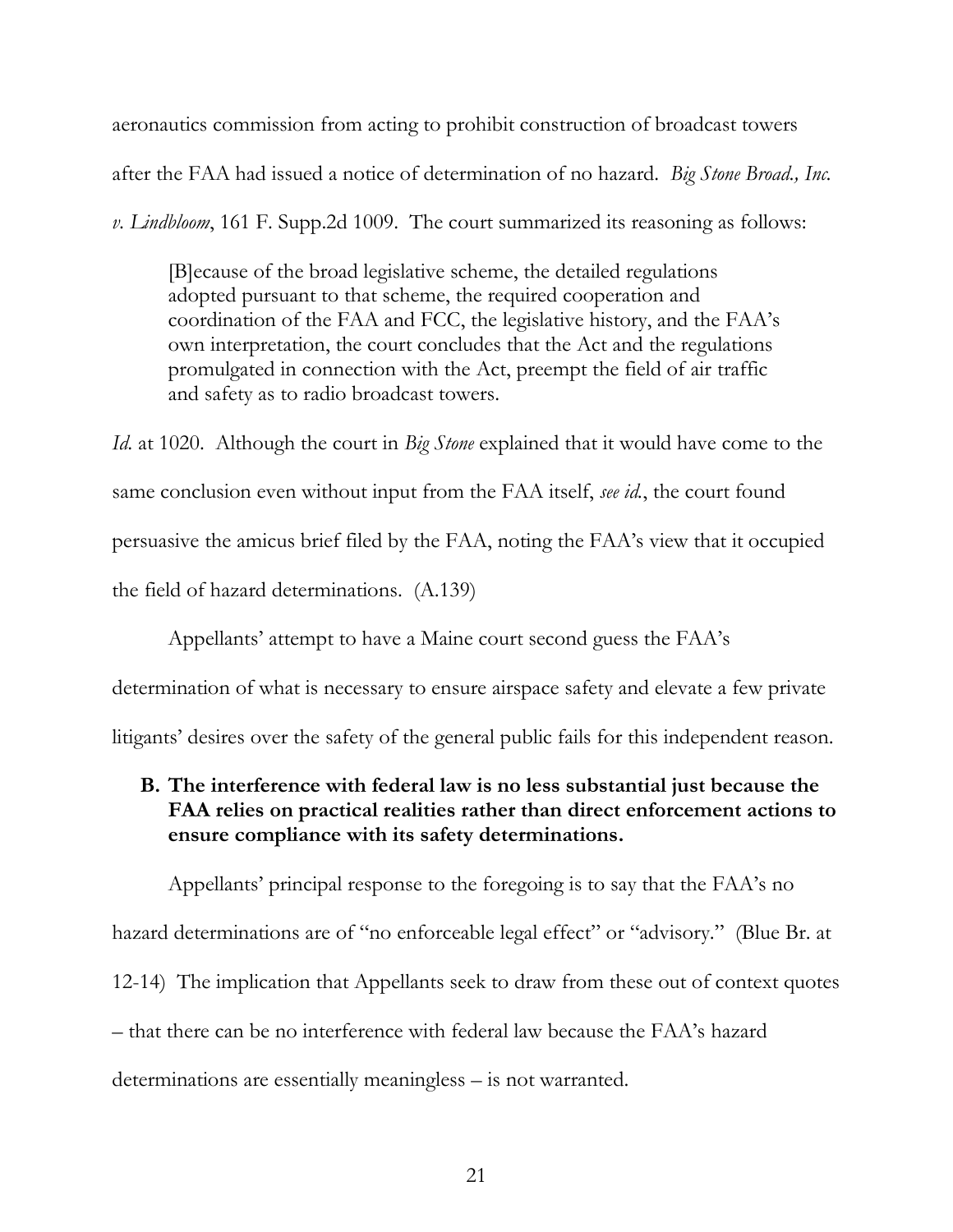The quotes on which Appellants rely are largely made in the very different context of standing or takings cases. *E.g.*, *Town of Barnstable Mass. v. F.A.A.*, 659 F.3d 28, 31-32 (D.C. Cir. 2011) (addressing standing); *Michigan Chrome & Chem. Co. v. City of Detroit*, 12 F.3d 213 (6th Cir. 1993) (addressing a takings claim). The "no enforceable legal effect" language traces back to an argument first made by the FAA fifty years ago (and rejected by every court to have considered it) that its hazard determinations were not reviewable in court. *See AOPA Int'l v. Dep't of Transp.*, 446 F.2d 236, 240 (5th Cir. 1971). Similarly, the FAA's "advisory" language in § 2-1.2 of Order 1050.1 addresses when review is necessary under the National Environmental Policy Act. Statements made in those contexts do not stand for the proposition that there can be no interference because the process is unimportant. It is one thing to say, for example, that a person has standing to challenge an FAA hazard determination even though the FAA does not claim the right to obtain an injunction stopping construction. It is quite another to say that there is no interference with federal law because this lack of enforcement authority renders the FAA process so without meaning that states should be free to directly overrule its results.

Indeed, the very cases Appellants cite demonstrate that FAA hazard determinations have other real, practical effects on whether lenders will lend money, insurers will provide insurance, local authorities will issue permits, and so forth. *E.g. Town of Barnstable, Mass.*, 659 F.3d at 32 (explaining that an FAA determination of hazard would thwart construction of 130 wind turbines, as the U.S. Department of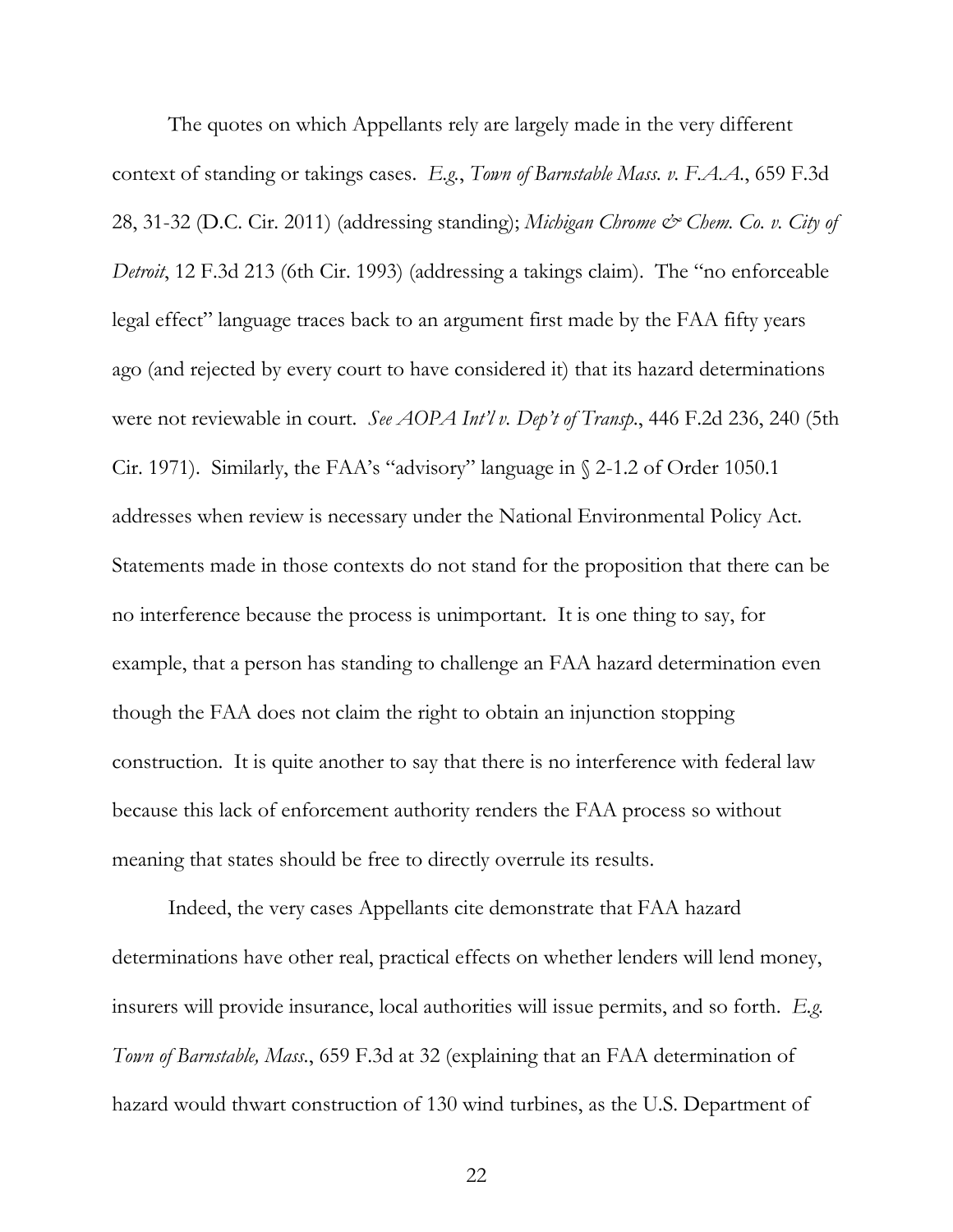Interior had conditioned its lease on obtaining a determination of no hazard, and "would rethink the project if faced with an FAA determination that the project posed an unmitigable hazard"); *BFI Waste Sys. of N. Am., Inc. v. F.A.A.*, 293 F.3d 527, 532 (D.C. Cir. 2002) (explaining that despite the absence of any "enforceable legal effect" petitioners had standing to challenge an FAA determination because "a hazard determination can hinder the project sponsor in acquiring insurance, securing financing or obtaining approval from state or local authorities"); *see also Commonwealth v. Rogers*, 430 Pa. Super. 253, 268, 634 A.2d 245, 253 (1993) (explaining that a Pennsylvania statute empowering the state department of transportation to enforce FAA hazard determinations "ensure[d] that the safety regulations promulgated by the FAA are applied uniformly . . . to establish a minimum threshold of safety"); *White Indus., Inc. v. F.A.A.*, 692 F.2d 532, 533 n.1 (8th Cir. 1982) ("Although the FAA determination has no enforceable legal effect, it does have substantial practical impact."); *Aircraft Owners & Pilots Ass'n v. F.A.A*., 600 F.2d 965, 967 (D.C. Cir. 1979) ("The FAA is not empowered to prohibit or limit proposed construction it deems dangerous to air navigation. Nevertheless, the ruling has substantial practical impact.").

The closest Appellants come is *Carroll Airport Commission v. Danner*, 927 N.W.2d 635, 653 (Iowa 2019), but that case does not stand for the proposition that the FAA's lack of enforcement authority for its determinations of no hazard permits state and local entities to undermine the safety standards on which those determinations are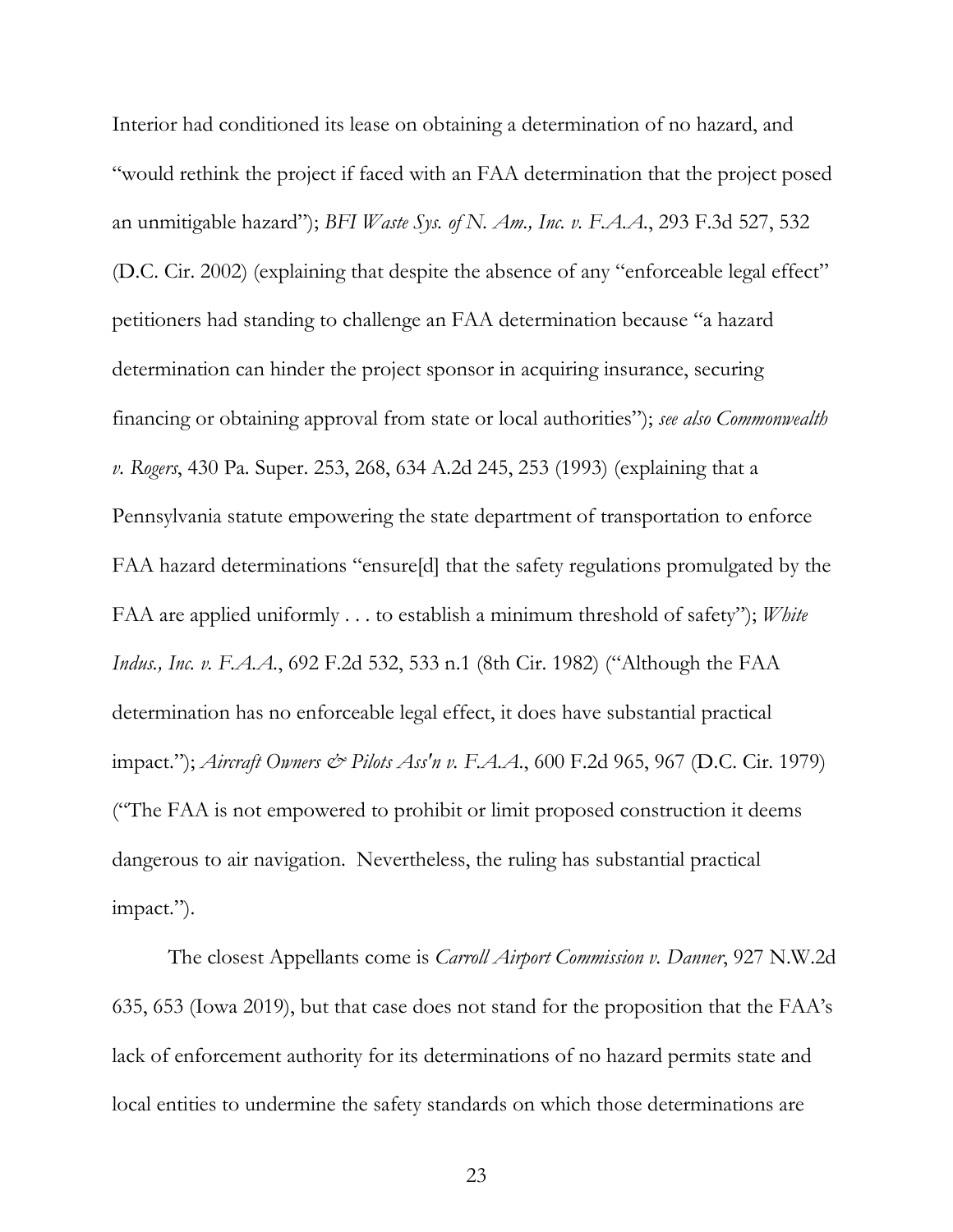based. Instead, *Carroll* involved a situation where the local law imposed a more stringent safety requirement than did the no hazard determination, in that case refusing to allow a tall tower despite being authorized by the FAA so long as lighting was used. *Carroll* does not involve an effort to cause a party to stop using a safety measure, but instead an effort to require greater safety measures. As a result, it does not create an obvious interference with the federal purpose and is thus readily distinguishable. *Id.* Put another way, in this case, the Court need not resolve the issue of whether federal law precludes a state law effort to regulate more stringently, but only whether it precludes a state effort to undermine a federal safety determination.

In short, as the Fifth Circuit succinctly observed, "[t]o say . . . that the FAA's determination on the question of hazard is either practically, administratively, or legally insignificant is to ignore reality." *Air Line Pilots Ass'n Int'l v. Dep't of Transp., F.A.A.*, 446 F.2d 236, 241 (5th Cir. 1971). The interference with federal law remains the same even though the FAA relies on these practical realities rather than direct enforcement authority to promote compliance with its decisions.

# <span id="page-30-0"></span>**C. Appellants can identify no case allowing a state law to require noncompliance with a safety measure specified by a conditional no hazard determination.**

Appellants devote a whole section of their brief to noting that there are also cases rejecting arguments that the Act preempts some state law. (Blue Br. at 18-19) But Appellants cite zero cases authorizing a state to disallow a safety measure specified by the FAA. Most of the cases Appellants cite are land use cases that do not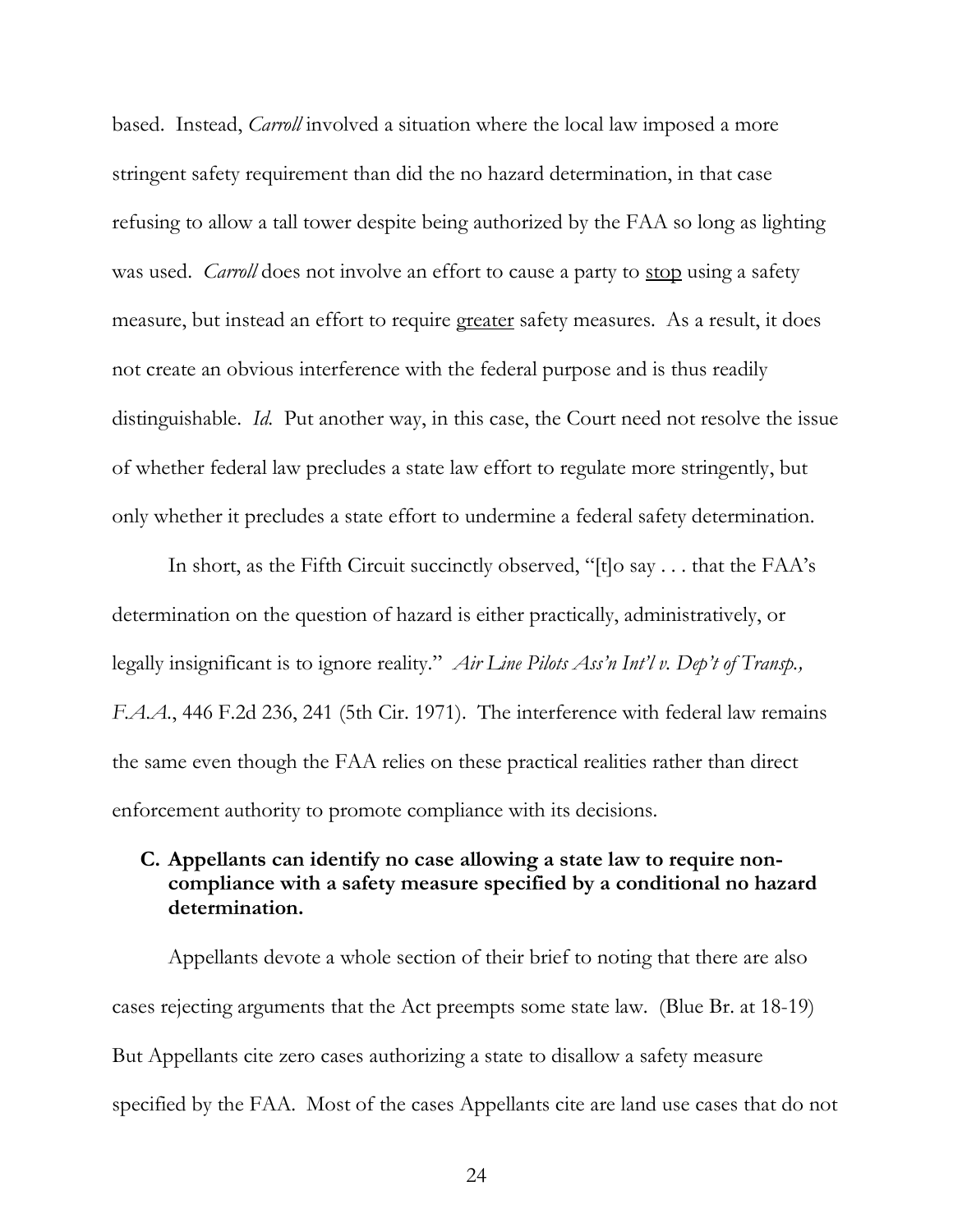implicate safety at all. CMP agrees that the Act does not preempt land use rules that do not affect air safety. In fact, as Appellants note, the Conditional NHD itself says that CMP is not relieved of its obligation to comply with other laws, one of the most obvious examples of which is local zoning laws. Those cases, and that notation in the Conditional NHD, say nothing about the relevant issue here because they do not involve any interference with the federal purpose of promoting airspace safety.

## <span id="page-31-0"></span>**D. There is no inconsistency between the trial court's finding of field preemption and its recognition that state law actions are permissible based on noncompliance with a hazard determination.**

Though the Court need not address it at all if its agrees that obstacle preemption bars the claims here, Appellants are not correct that there is an inconsistency between the trial court's finding of field preemption and its recognition that there can be state law actions based on noncompliance with the hazard determinations. (Blue Br. at 18-19) Field preemption is a question of Congressional intent. Here, unlike in *Arizona*, the trial court did not find that Congress intended to preempt the field of enforcement decisions. Rather, the trial court found that the comprehensive system for determining whether a particular structure was hazardous indicated an intent to occupy that field, *i.e.* the field of airspace safety standards for structures but not the field of the remedies available for breaches of those standards. (A.37)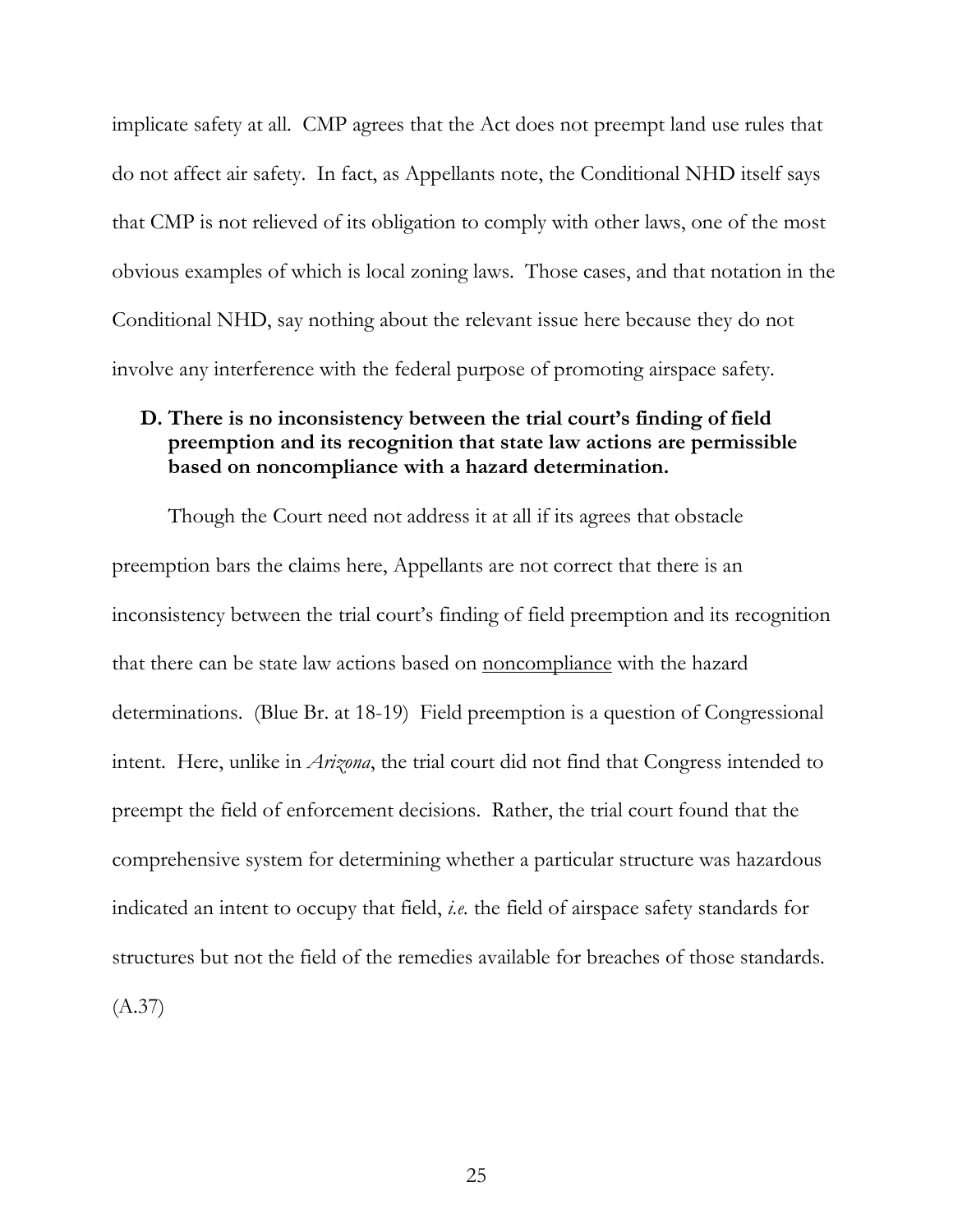#### <span id="page-32-0"></span>**II. The FAA's authority is not limited to the "navigable airspace."**

Appellants criticize the trial court's statement that the FAA has authority over airspace. (Blue Br. at 15-17) Yet, Appellants expressly concede that the FAA has authority over "airspace necessary to ensure the safety of aircraft" and they seem to concede that the FAA has authority to conduct the assessment leading to the Conditional NHD. (Blue Br. at 17) Since it is that determination that leads to preemption here, it makes no difference what the extent of the FAA's other regulatory authority is. Appellants' whole argument in this respect thus seems to be beside the point.

In any event, as one might expect given the extensive regulations that have been in place for decades, Appellants' argument that the FAA does not have relevant authority is incorrect. The FAA was specifically directed by statute to develop the very hazard assessment process that it undertook here. 49 U.S.C. § 44718; 14 C.F.R. § 77. And, more broadly, 49 U.S.C. § 40103(b)(1) authorizes the FAA to ensure the safe and efficient use of all airspace:

The Administrator of the Federal Aviation Administration shall develop plans and policy for the use of the navigable airspace and assign by regulation or order the use of the airspace necessary to ensure the safety of aircraft and the efficient use of airspace.

(emphasis added.) It is thus crystal clear that the FAA indeed has authority over all airspace in order to ensure the safe and efficient use of that airspace, just as the trial court found.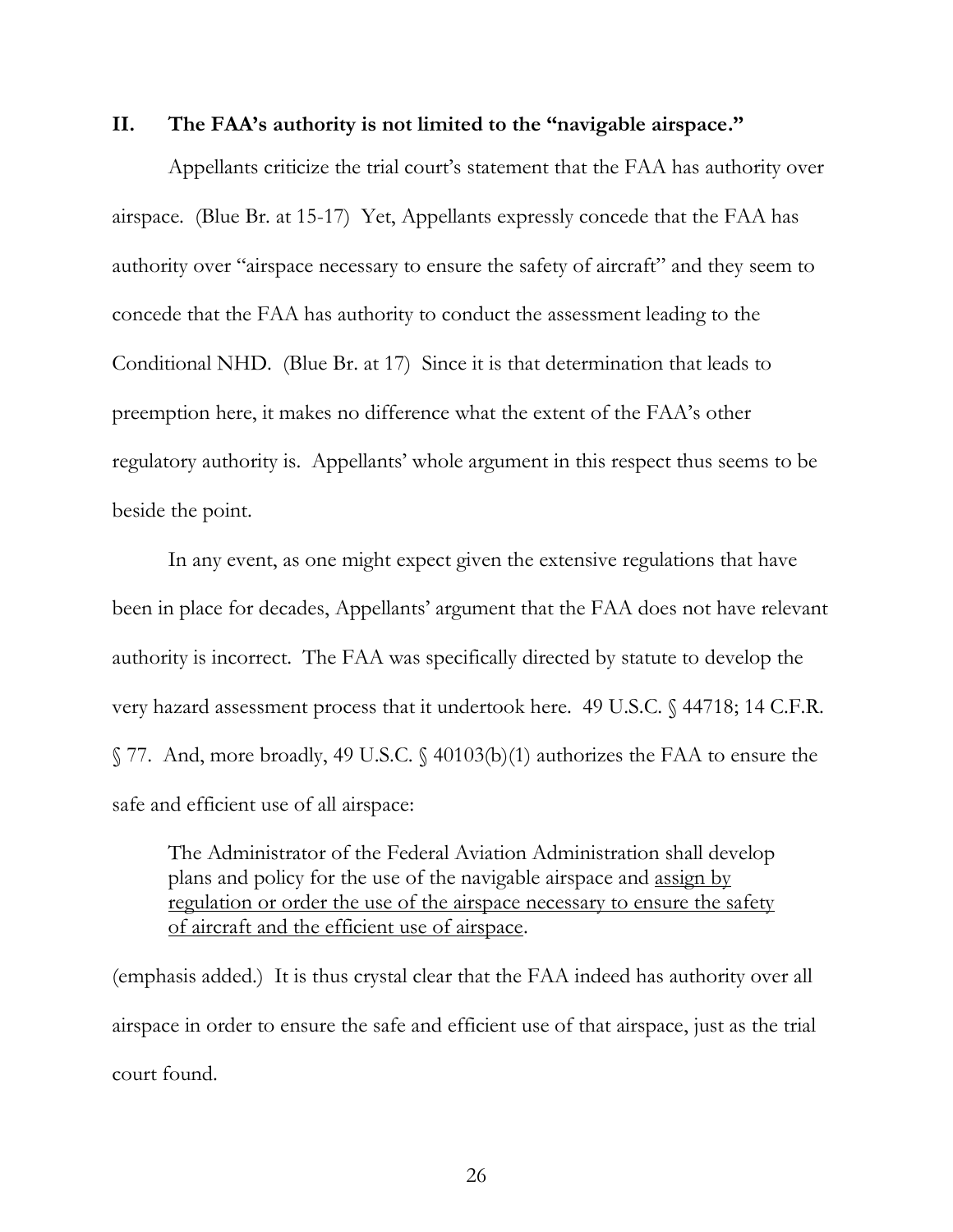Indeed, since the "navigable airspace" by definition begins above the tallest structure, 49 U.S.C. § 91.119, the FAA has to have authority to assess and regulate structures in the airspace below navigable airspace. Otherwise, it would have no ability to regulate structures at all – however tall a structure was, navigable airspace would be above it and the FAA would be without authority to regulate it. That makes no sense, and certainly Appellants cite no authority finding that the detailed regulatory process resulting in the hazard determinations is beyond the FAA's authority.

None of this means that there can never be a nuisance above ground, as Appellants contend. Just because the FAA has jurisdiction beyond the "navigable airspace" does not mean that states have no ability to regulate anything at all that happens within that airspace. It just means they cannot regulate within the field of airspace safety or in any way that creates an obstacle to the purposes of the federal regulatory scheme. If one created a nuisance by throwing objects into a neighbor's yard, for example, that would involve the airspace but would obviously not implicate airspace safety or interfere with the federal regulatory scheme in any way. Such a claim would thus not be preempted.

#### <span id="page-33-0"></span>**III. There is no basis to say that CMP is not in compliance with federal law.**

Characterizing the flash rate on the CMP towers as violating FAA standards, Appellants contend the trial court did not allow them to pursue a case for noncompliance with federal standards. (Blue Br. at 20-21) But the document they cite as purportedly establishing the standard is not a standard at all but a research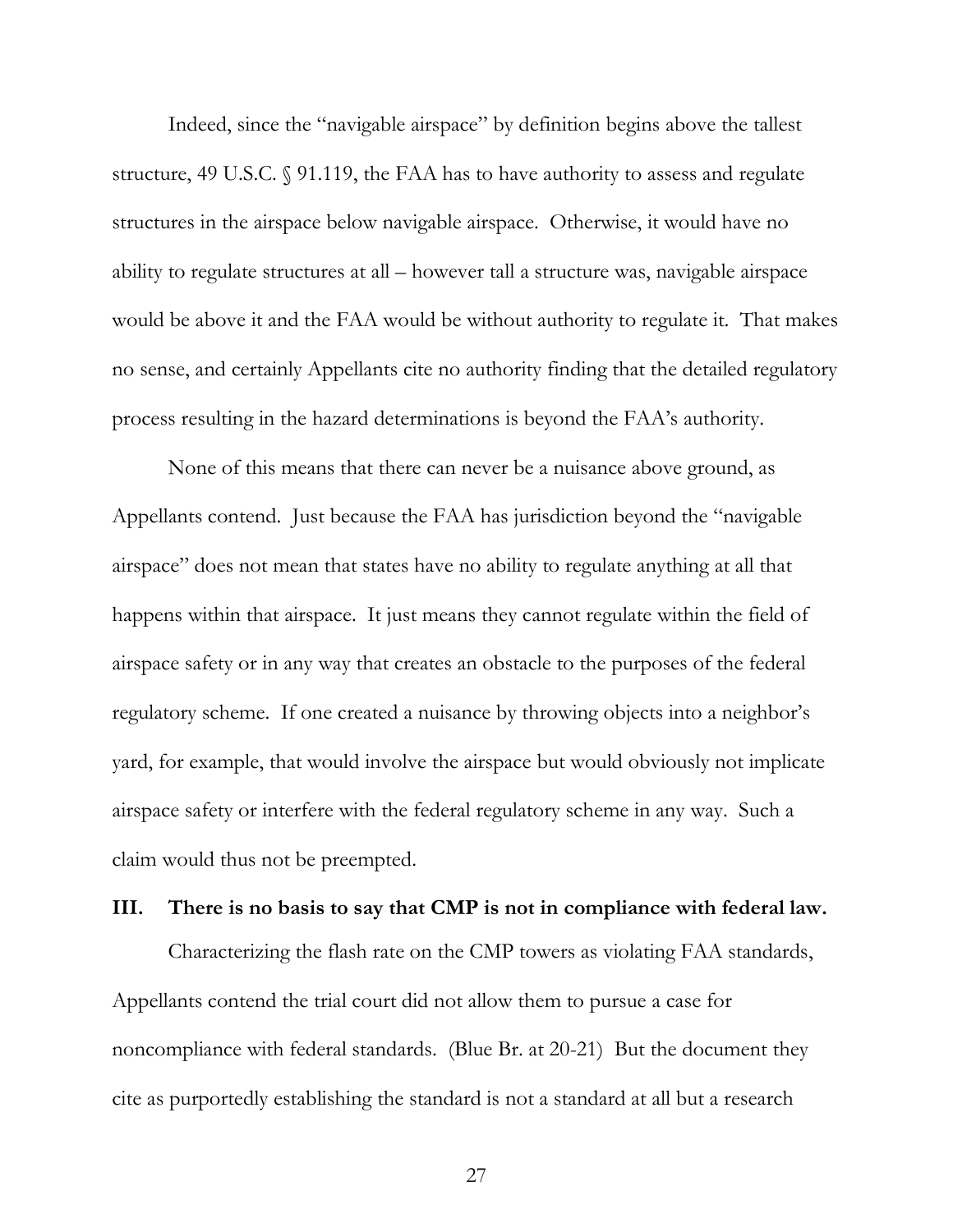study with this disclaimer: "The findings and conclusions in this report are those of the author(s) and do not necessarily represent the views of the funding agency. This document does not constitute FAA Aircraft Certification policy." (CMP Reply Br. at Exhibit A at p. 2.) It is certainly not a requirement of the Conditional NHD.

#### **CONCLUSION**

<span id="page-34-0"></span>At the end of the day, common sense dictates the result here. State courts cannot be in the business of forcing companies not to use the safety measures specified by the expert regulators after extensive mandatory process, thereby endangering the lives of plane passengers. This Court should affirm the Superior Court's order dismissing with prejudice Appellants' claims for nuisance on the ground that the Federal Aviation Act and the regulations promulgated thereunder preempt such claims.

DATED: July 8, 2021

 $\mathcal{U}_a$  A1

Gavin G. McCarthy, Bar No. 9540 Matthew Altieri, Bar No. 6000 Pierce Atwood LLP Merrill's Wharf 254 Commercial Street Portland, Maine 04101 [gmccarthy@pierceatwood.com](mailto:gmccarthy@pierceatwood.com) [maltieri@pierceatwood.com](mailto:maltieri@pierceatwood.com) (207) 791-1100 *Attorneys for Appellee Central Maine Power Company*